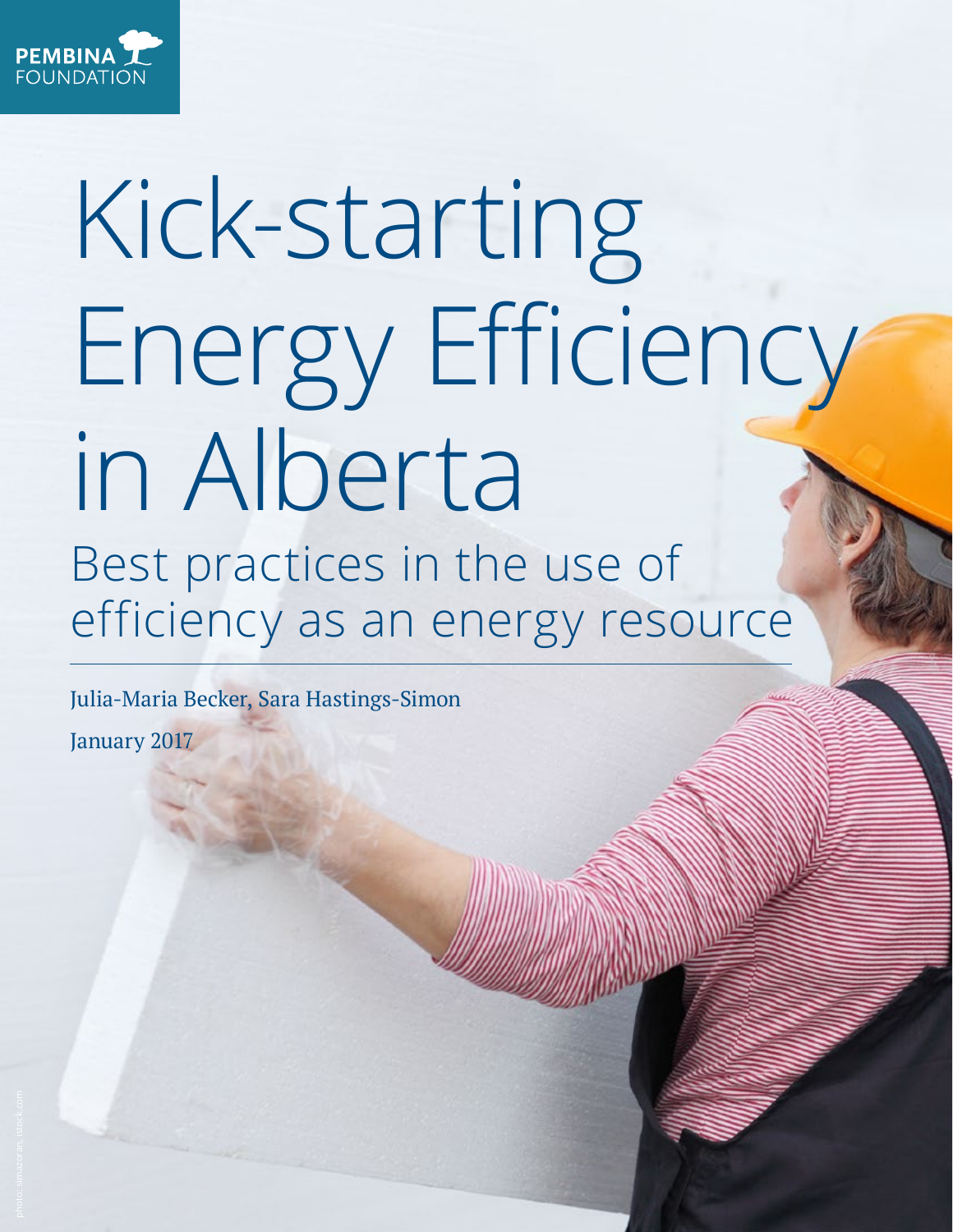

# Kick-starting Energy Efficiency in Alberta

# Best practices in the use of efficiency as an energy resource

Julia-Maria Becker and Sara Hastings-Simon

January 2017

Production management: Suzy Thompson Cover design: Steven Cretney

©2017 The Pembina Foundation

All rights reserved. Permission is granted to reproduce all or part of this publication for noncommercial purposes, as long as you cite the source.

Recommended citation: *Kick-starting Kickstarting Energy Efficiency in Alberta - Best practices in the use of efficiency as an energy resource*. The Pembina Foundation, 2016.

This report was prepared by the Pembina Institute for the Pembina Foundation for Environmental Research and Education. The Pembina Foundation is a national registered charitable organization that enters into agreements with environmental research and education experts, such as the Pembina Institute, to deliver on its work.

The Pembina Foundation 219 19 Street NW Calgary, AB Canada T2N 2H9 Phone: 403-269-3344

Additional copies of this publication may be downloaded from the Pembina Foundation website, www.pembinafoundation.org and from the Pembina Institute website, www.pembina.org.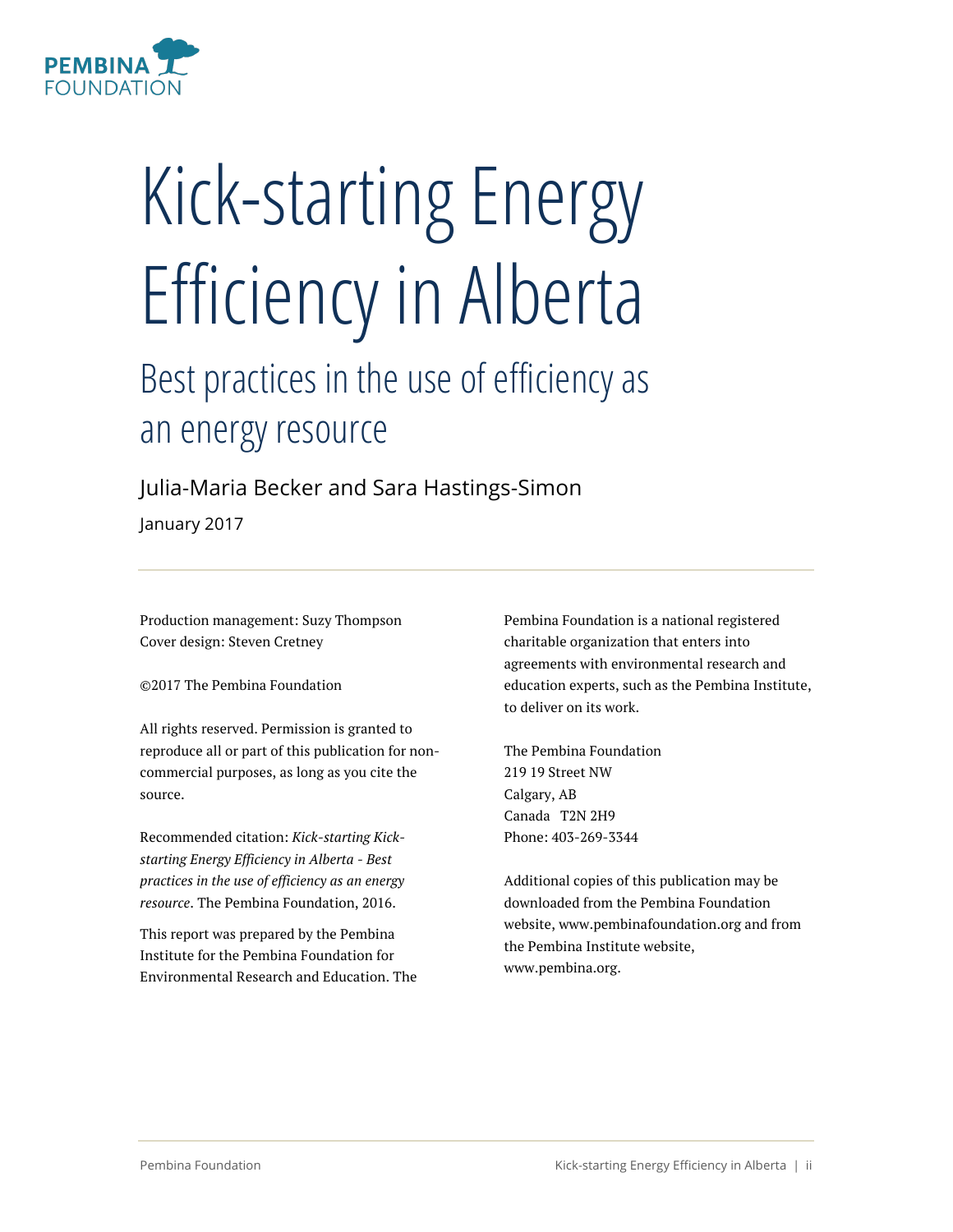# About the Pembina Foundation

The Pembina Foundation is a federally-registered charitable organization. We seek to increase understanding of the way society produces and consumes energy, the impact of these choices on the environment and on communities, and options for the more sustainable use of natural energy resources.

### Donate to the Pembina Foundation

Your gift to the Pembina Foundation directly supports environmental education and innovative research that advance understanding and action on critical energy and environmental issues.

We are a charitable organization and will provide an official donation receipt for your tax-deductible donation.

#### **pembinafoundation.org/donate**

## About the Pembina Institute

The Pembina Institute is a national non-partisan think tank that advocates for strong, effective policies to support Canada's clean energy transition. We employ multi-faceted and highly collaborative approaches to change. Producing credible, evidence-based research and analysis, we consult directly with organizations to design and implement clean energy solutions, and convene diverse sets of stakeholders to identify and move toward common solutions.



# Acknowledgements

The Pembina Foundation wishes to thank the Ivey Foundation for their generous support which enabled the preparation of this publication.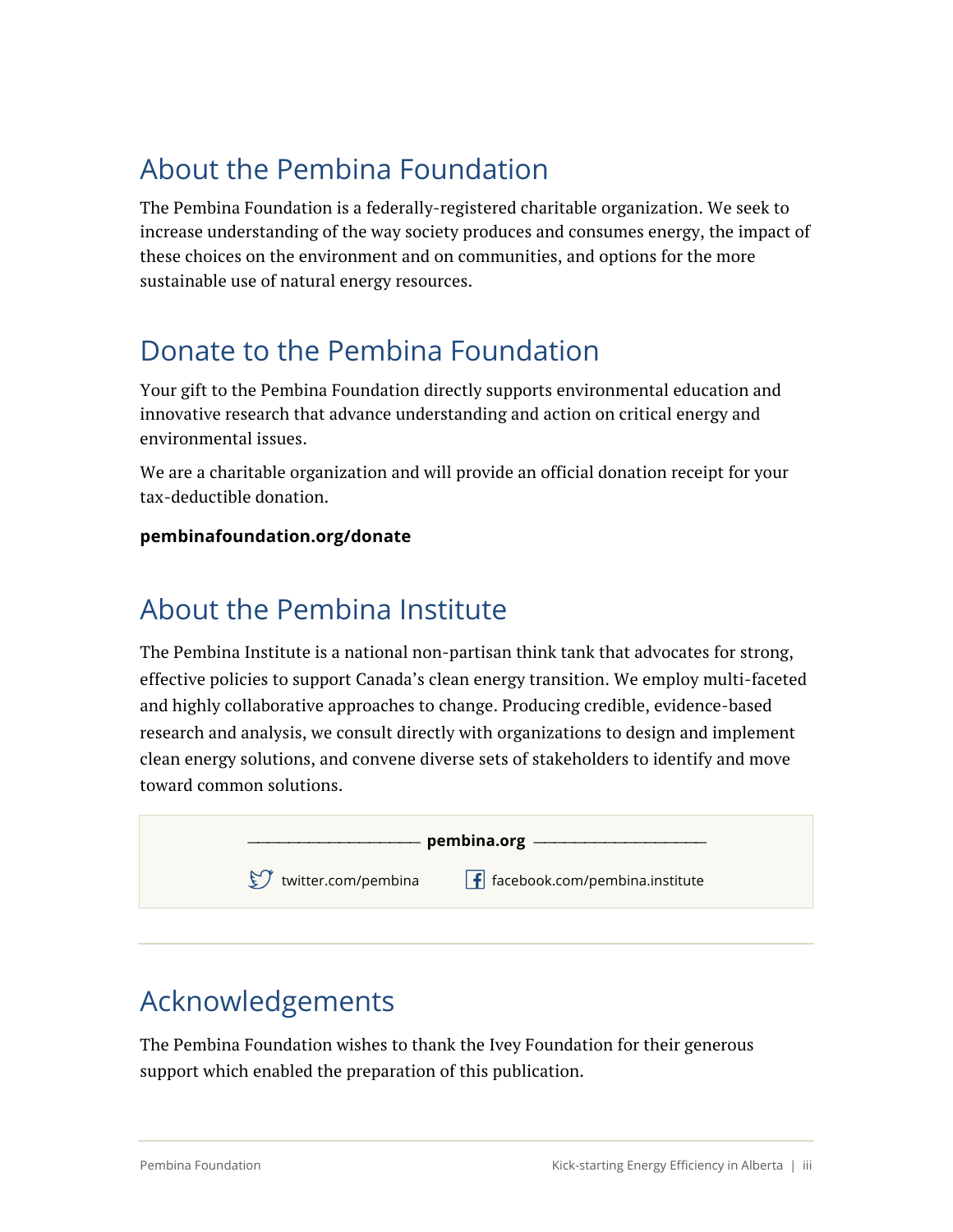We would like to thank the following thought leaders for their time, patience and commitment in participating in interviews: Brendan Haley, Banting Post-Doctoral Fellow, Dalhousie University and Board of Directors, Efficiency Nova Scotia; Jesse Row, Executive Director, Alberta Energy Efficiency Alliance; and Matthew O'Keefe, Director of Regulatory Affairs and Market Development for Western North America at Opower, a part of Oracle, Inc.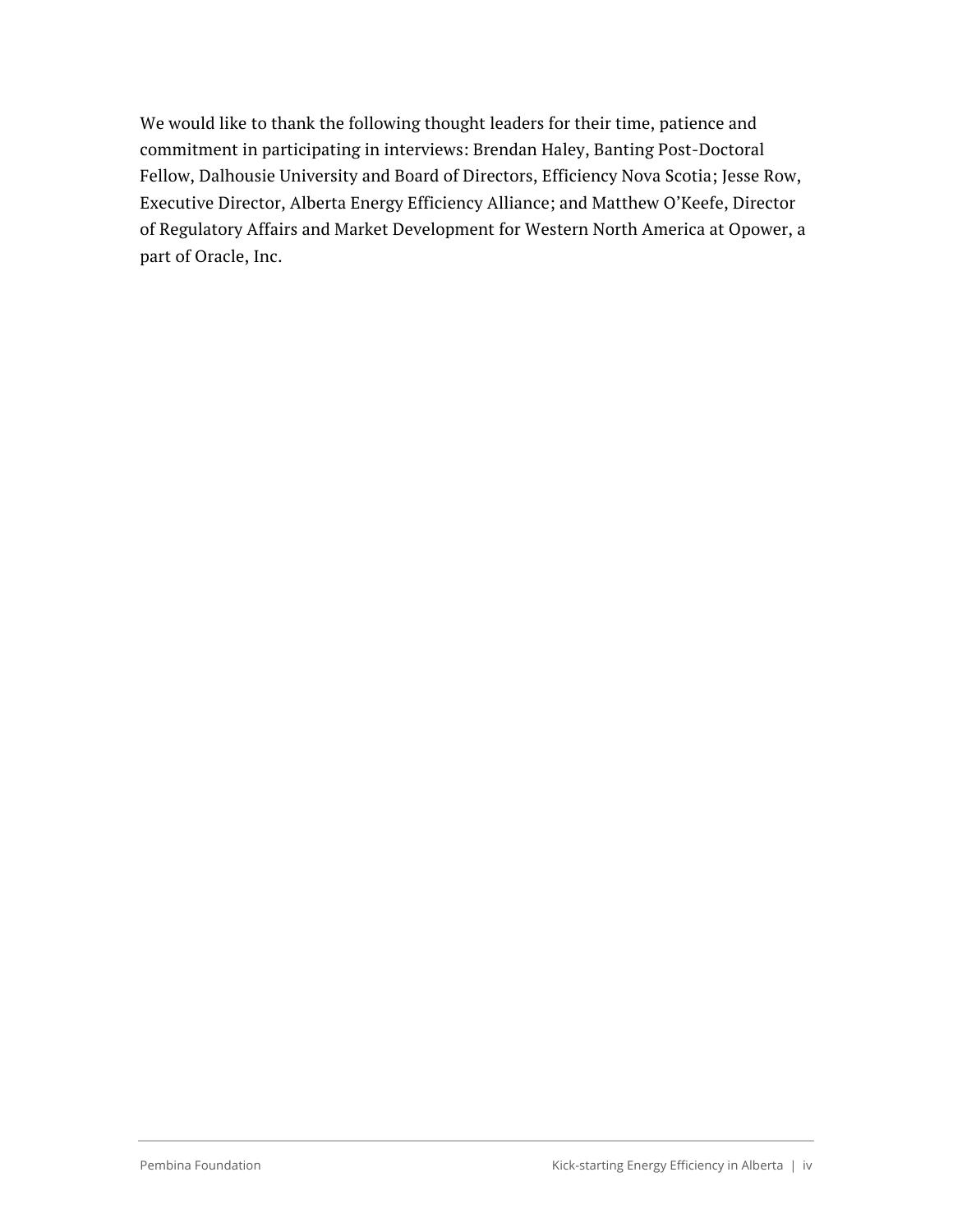# Kick-starting Energy Efficiency in Alberta

# Best practices in the use of efficiency as an energy resource

# **Contents**

| 1. |     |                                                                             |  |  |  |
|----|-----|-----------------------------------------------------------------------------|--|--|--|
| 2. |     |                                                                             |  |  |  |
|    | 2.1 |                                                                             |  |  |  |
|    | 2.2 |                                                                             |  |  |  |
| 3. |     |                                                                             |  |  |  |
|    | 3.1 |                                                                             |  |  |  |
|    | 3.2 |                                                                             |  |  |  |
|    | 3.3 |                                                                             |  |  |  |
|    | 3.4 |                                                                             |  |  |  |
|    | 3.5 |                                                                             |  |  |  |
| 4. |     |                                                                             |  |  |  |
|    | 4.1 |                                                                             |  |  |  |
|    | 4.2 | Realizing the full potential of energy efficiency in the utility system  19 |  |  |  |
|    |     |                                                                             |  |  |  |
|    | 5.1 |                                                                             |  |  |  |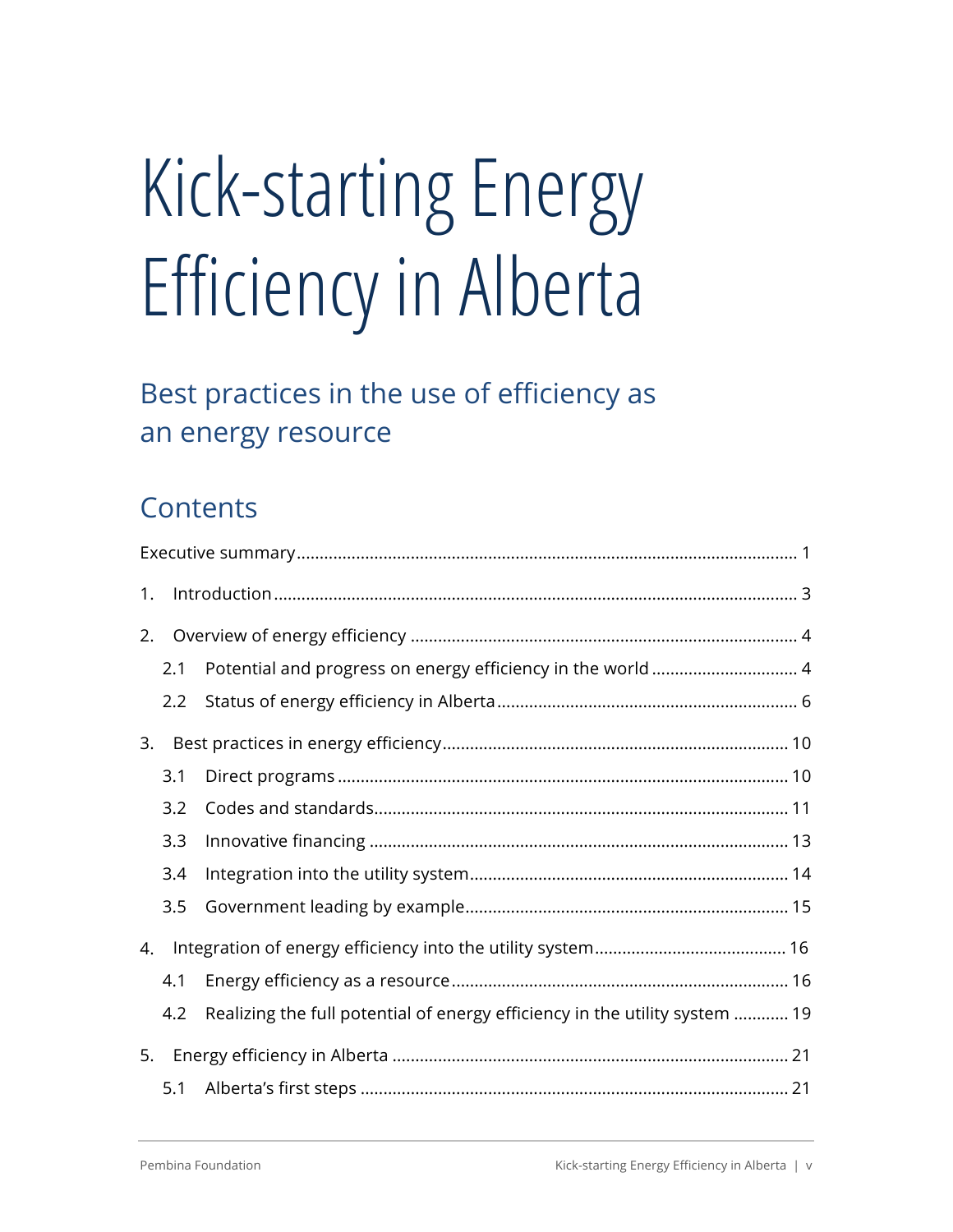|  | 5.2 Realizing the full potential of energy efficiency in Alberta  24 |  |
|--|----------------------------------------------------------------------|--|
|  |                                                                      |  |
|  |                                                                      |  |

# Table of Figures

| Figure 1. Avoided expenditure on end-use fuels in IEA countries by sector  4 |  |
|------------------------------------------------------------------------------|--|
| Figure 2. Avoided GHG emissions from energy efficiency improvements in IES   |  |
|                                                                              |  |
| Figure 3. Cost of energy efficiency versus electricity generation  18        |  |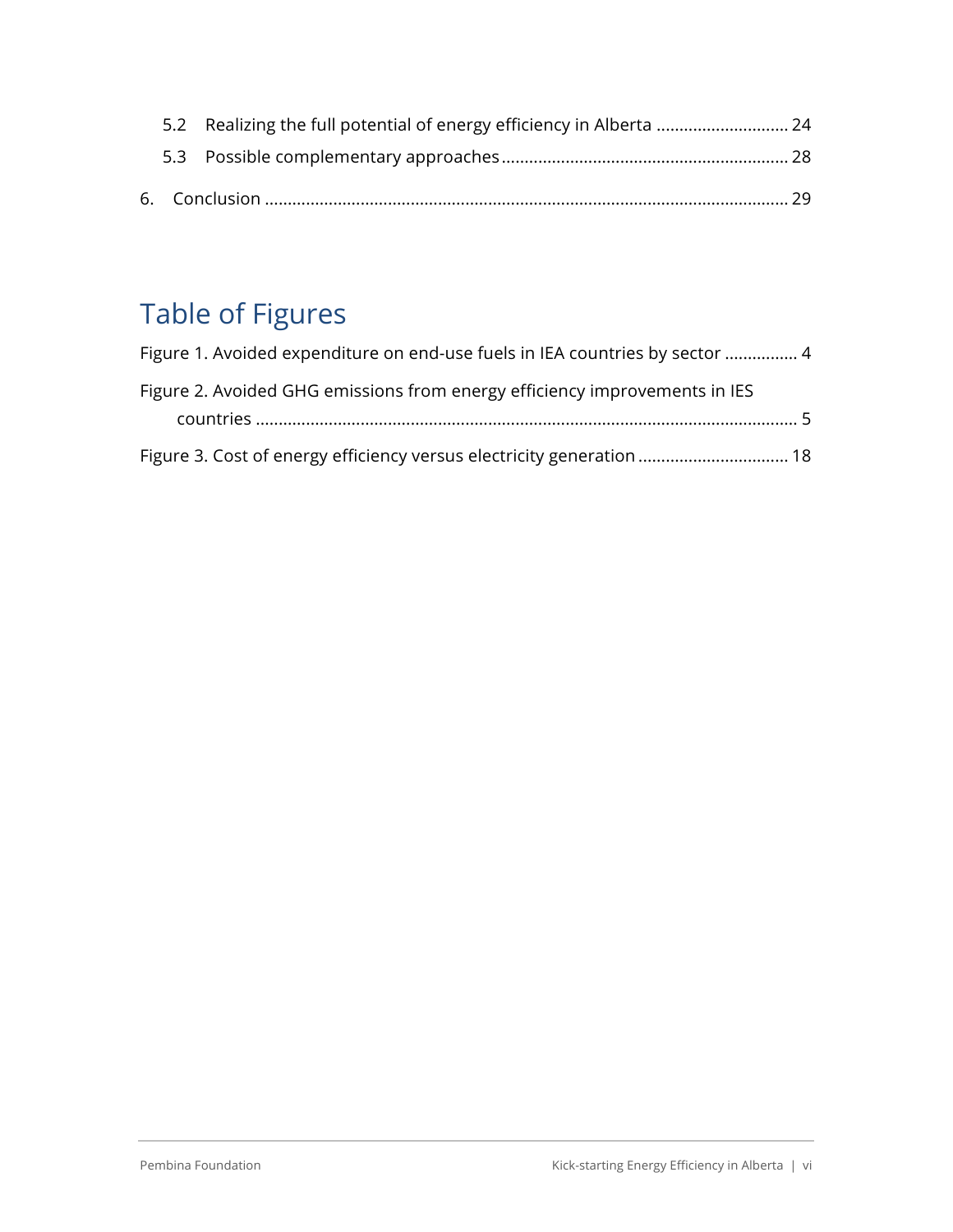# Executive summary

Energy efficiency promotes economic prosperity, reduces environmental pollution and strengthens local independence. It is one of the lowest cost energy resources and the cheapest option to reduce greenhouse gas (GHG) emissions.

In recent decades, the global community has seen the benefits of deploying energy efficiency and experienced the challenges and barriers that must be overcome in its successful development. Alberta has the chance to start with a clean slate and take advantage of all the lessons learned from around the world on how to best leverage its newest resource and develop it to Albertans' advantage.

This report starts with an overview of energy efficiency around the world and in Alberta and provides an outline of best practices, organized by policy approaches. These approaches are: direct programs; codes and standards; innovative financing; integration of energy efficiency into the utility system; and the government leading by example.

We give particular focus to why it makes sense to consider energy efficiency as a resource and to integrate it into the utility system. Thinking of energy efficiency as a resource means including it in the decisions on investments in electricity generation, transmission and distribution. This can lower overall system costs by avoiding the need to build costly power plants and transmission lines. As standard with other energy resources, all benefits of energy efficiency should be recognized and a long-term view in investment decisions applied.

Later we explore potential leverage points for the success of the newly established agency, Energy Efficiency Alberta (EEA), and give recommendations on how to realize the full potential of energy efficiency programs in Alberta. These recommendations are based on the analysis of best practices and on conversations with thought leaders. Specifically, apart from measuring and communicating the results of the programs, EEA should be ambitious in setting its goals, using a variety of indicators that reflect the needs of the environment and Albertans. Additionally, a stakeholder group should be established to ensure that new programs are developed to address the needs of different stakeholders while at the same time being at the frontline of innovation.

The first step to integrate energy efficiency into the utility system in Alberta is to establish a mandate for the regulator, system operator and utility consumer advocate to pursue energy efficiency whenever it is the most cost-effective investment decision.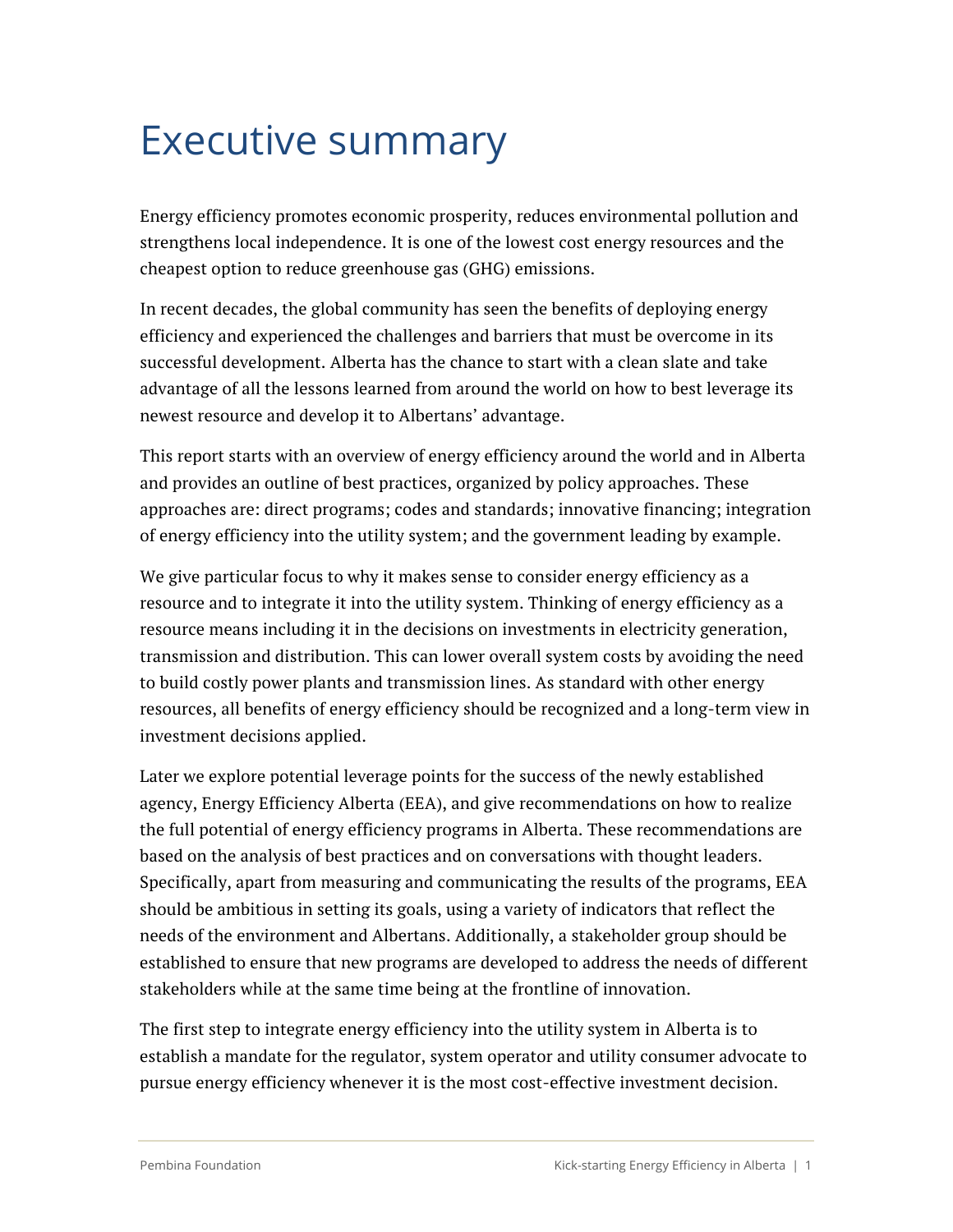Another opportunity is to allow energy efficiency to bid into the newly established capacity market which will be put in place to help ensure that the electricity grid can meet the required demand.

To reach the full potential of energy efficiency in Alberta, it is essential to understand the value of energy efficiency, realize the related opportunities, and aim for long-term sustainable development of this resource. For this, it is crucial to recognize energy efficiency as a resource and to integrate energy efficiency into the utility system. Issues around data access, reporting on program impacts, and funding should also be considered. Considering these leverage points for success in the upcoming decisive time will ensure that the potential of Alberta's newest resource will be fully realized.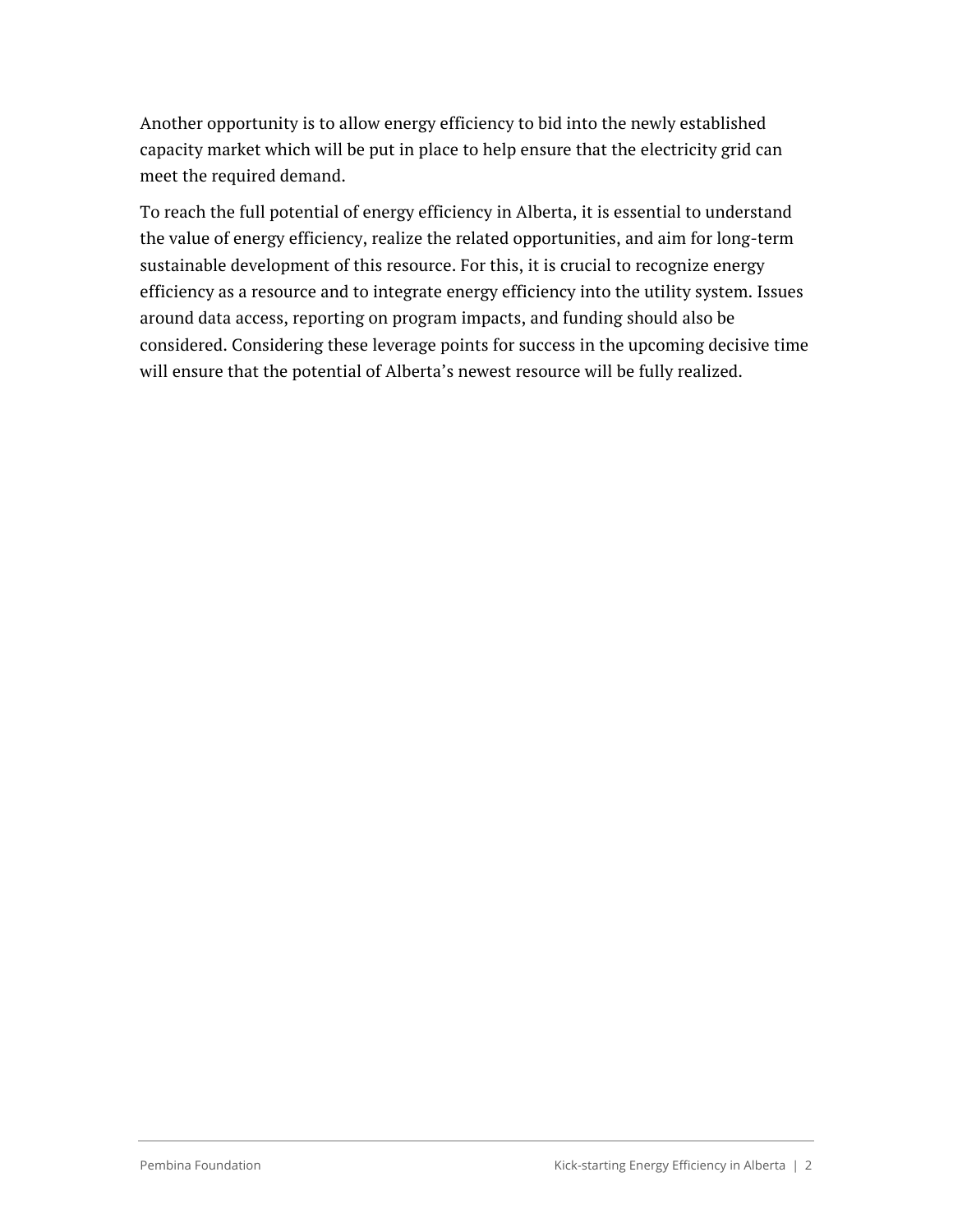# 1. Introduction

*"Energy efficiency is the one energy resource that every country possesses in abundance."* Dr. Fatih Birol International Energy Agency

Energy efficiency is one of the most valuable energy resources. It promotes economic prosperity, reduces environmental pollution and strengthens local independence. It is one of the lowest cost energy resources and the cheapest option to reduce greenhouse gas (GHG) emissions. When properly implemented, energy efficiency is also the only option that actually saves money for every dollar invested.

In recent decades, the global community has experienced the challenges and opportunities of deploying energy efficiency. Alberta has the chance to start with a clean slate and take advantage of all the lessons learned from around the world on how to best take advantage of its newest resource.

This report provides an overview of high-impact strategies and best practices that should be adopted in Alberta. We give particular focus to why it makes sense to consider energy efficiency as a resource and integrate it into the utility system. Finally, we flag leverage points to lead the newly established Energy Efficiency Agency of Alberta to success.

This report is based on research and feedback from thought leaders in the field.

Defining energy efficiency: "Something is more energy efficient if it delivers more services for the same energy input, or the same services for less energy input. For example, a light-emitting diode (LED) bulb uses less energy than an incandescent bulb to produce the same amount of light, therefore the LED is considered to be more energy efficient." $1$ 

<sup>&</sup>lt;sup>1</sup> International Energy Agency (IEA), "Energy Efficiency," 2017. http://www.iea.org/about/faqs/energyefficiency/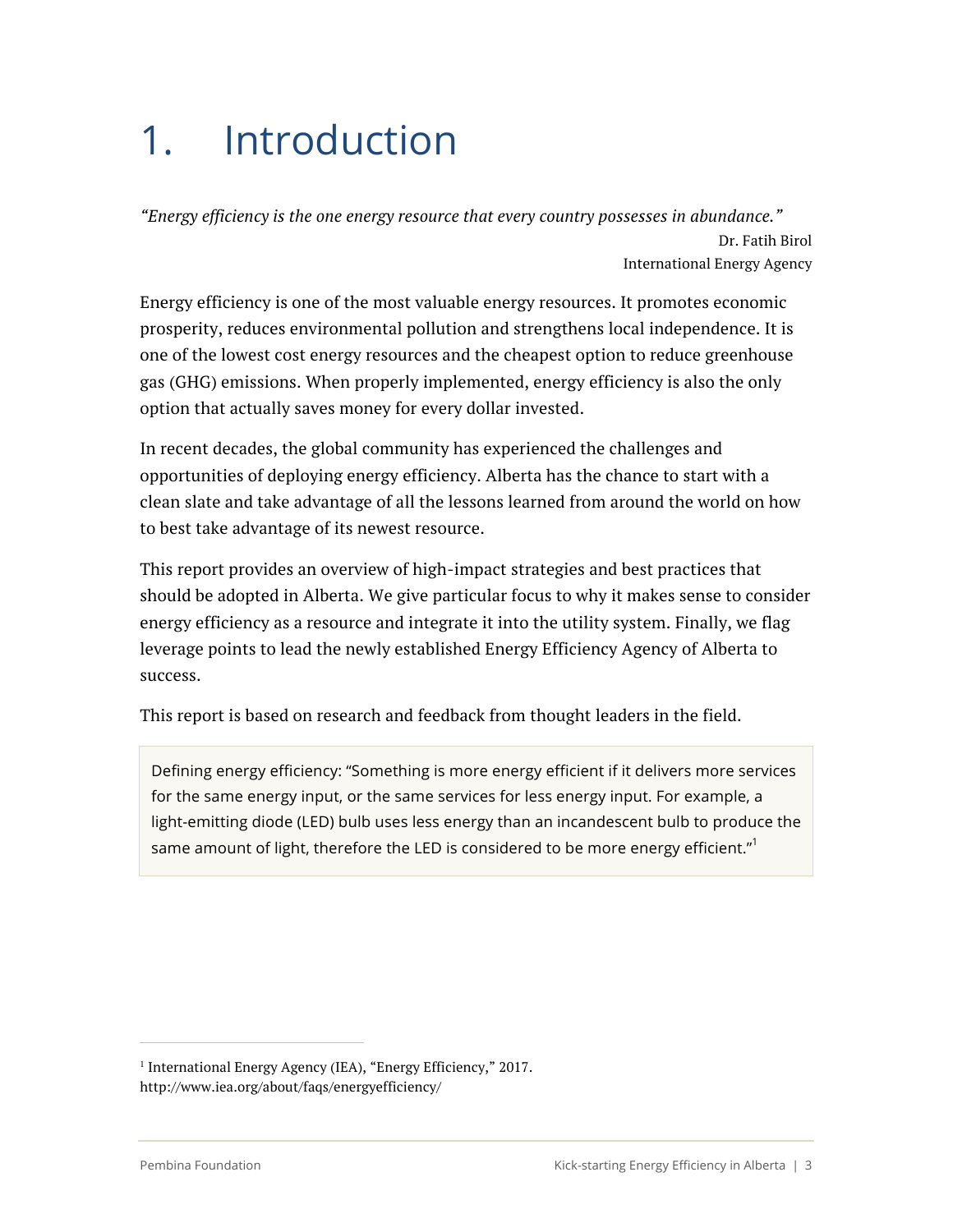# 2. Overview of energy efficiency

## 2.1 Potential and progress on energy efficiency in the world

*"Experience around the world and evidence from many independent international agencies confirms that energy efficiency is the most cost-effective energy investment that any jurisdiction can make."*

> Dr. David Wheeler Energy Efficiency Advisory Panel

In 2015, savings through energy efficiency measures achieved a global improvement in energy intensity — the amount of energy to produce one unit of gross domestic product  $(GDP)$  – of 1.8%.<sup>2</sup> In 2015 alone, International Energy Agency member countries<sup>3</sup> saved US\$540 billion on end-use fuels through energy efficiency, as shown in Figure 1.





Adapted from International Energy Agency <sup>4</sup>

<sup>2</sup> IEA, *Energy Efficiency Market Report 2016*. https://www.iea.org/eemr16/files/medium-term-energyefficiency-2016\_WEB.PDF

<sup>3</sup> Australia, Austria, Belgium, Canada, Czech Republic, Denmark, Estonia, Finland, France, Germany, Greece, Hungary, Ireland, Italy, Japan, Republic of Korea, Luxembourg, The Netherlands, New Zealand, Norway, Poland, Portugal, Slovak Republic, Spain, Sweden, Switzerland, Turkey, United Kingdom and the United States.

<sup>4</sup> *Energy Efficiency Market Report 2016*, 31*.*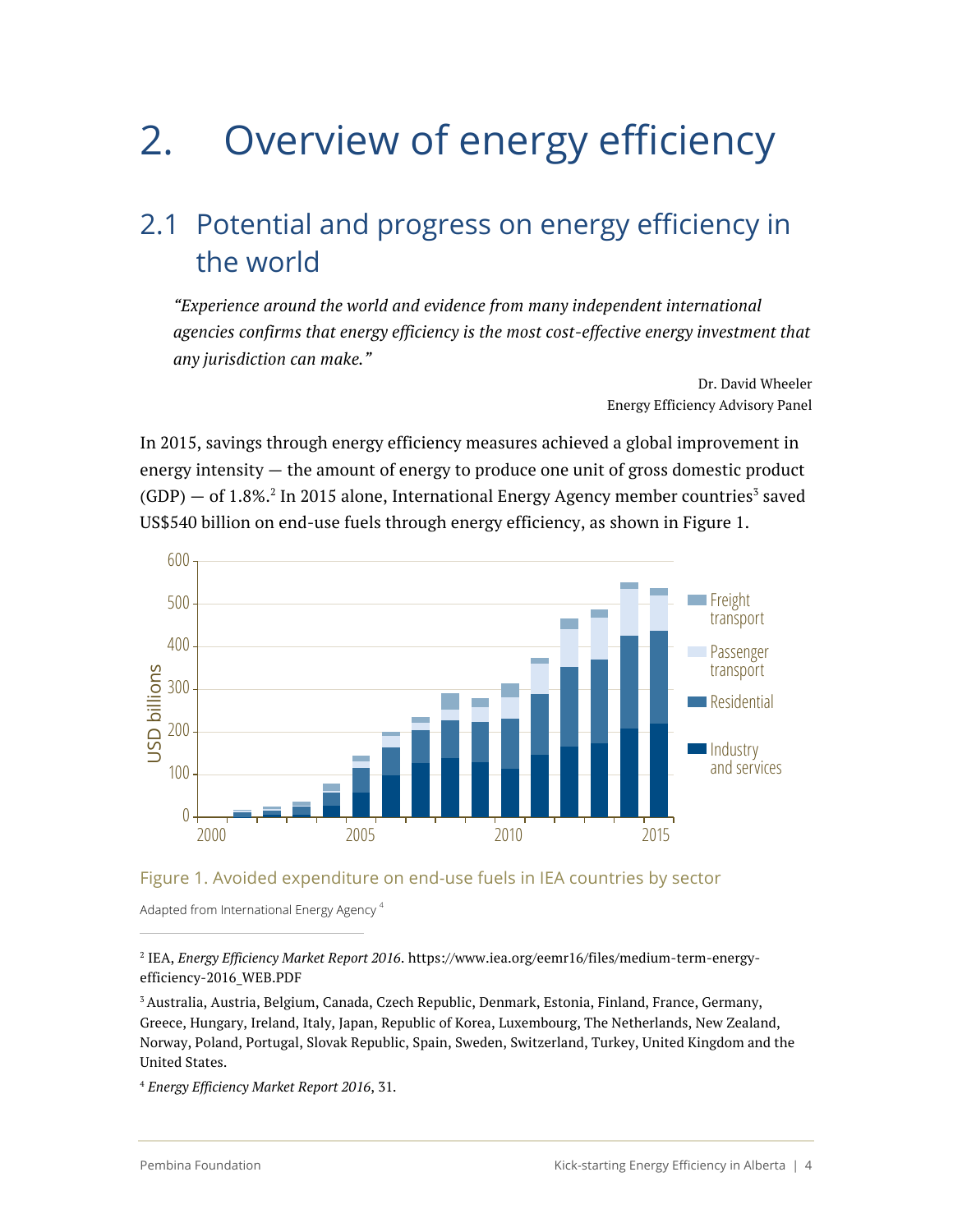Since 2000, these savings equate to a reduction in greenhouse gas emissions of 13 Gt  $CO<sub>2</sub>$  and additional local pollution reduction in IEA countries. The impact is significant on the scale of a single year – IEA countries avoided a total of  $1.5$  GtCO<sub>2</sub> of emissions through energy efficiency measures in 2015. This amount exceeds Japan's total emissions for that year. The avoided emissions over time through energy efficiency improvements are shown in Figure 2.



#### Figure 2. Avoided GHG emissions from energy efficiency improvements in IES countries

Adapted from International Energy Agency<sup>5</sup>

Avoided costs for the utility system as a whole, including government, utilities and consumers, and avoided GHG emissions are typical benefits considered by jurisdictions to value energy efficiency, but in general energy reductions from energy efficiency don't show up in typical accounting and are therefore often overlooked. To understand the magnitude of the reduction it is necessary to calculate full avoided costs and emissions.<sup>6</sup>

Energy efficiency has the potential to reduce global greenhouse gas emissions by 40%.<sup>7</sup>

<sup>7</sup> McKinsey&Company, *Energy efficiency: A compelling global resource* (2010)*.* http://www.mckinsey.com/~/media/mckinsey/dotcom/client\_service/sustainability/pdfs/a\_compelling\_globa l\_resource.ashx

<sup>5</sup> *Energy Efficiency Market Report 2016,* 33.

 $6$  A comprehensive analysis of the full value of energy efficiency can be found here: Jim Lazar and Ken Colburn, *Recognizing the Full Value of Energy Efficiency (What's Under the Feel-Good Frosting of the World's Most Valuable Layer Cake of Benefits).* (The Regulatory Assistance Project, 2013.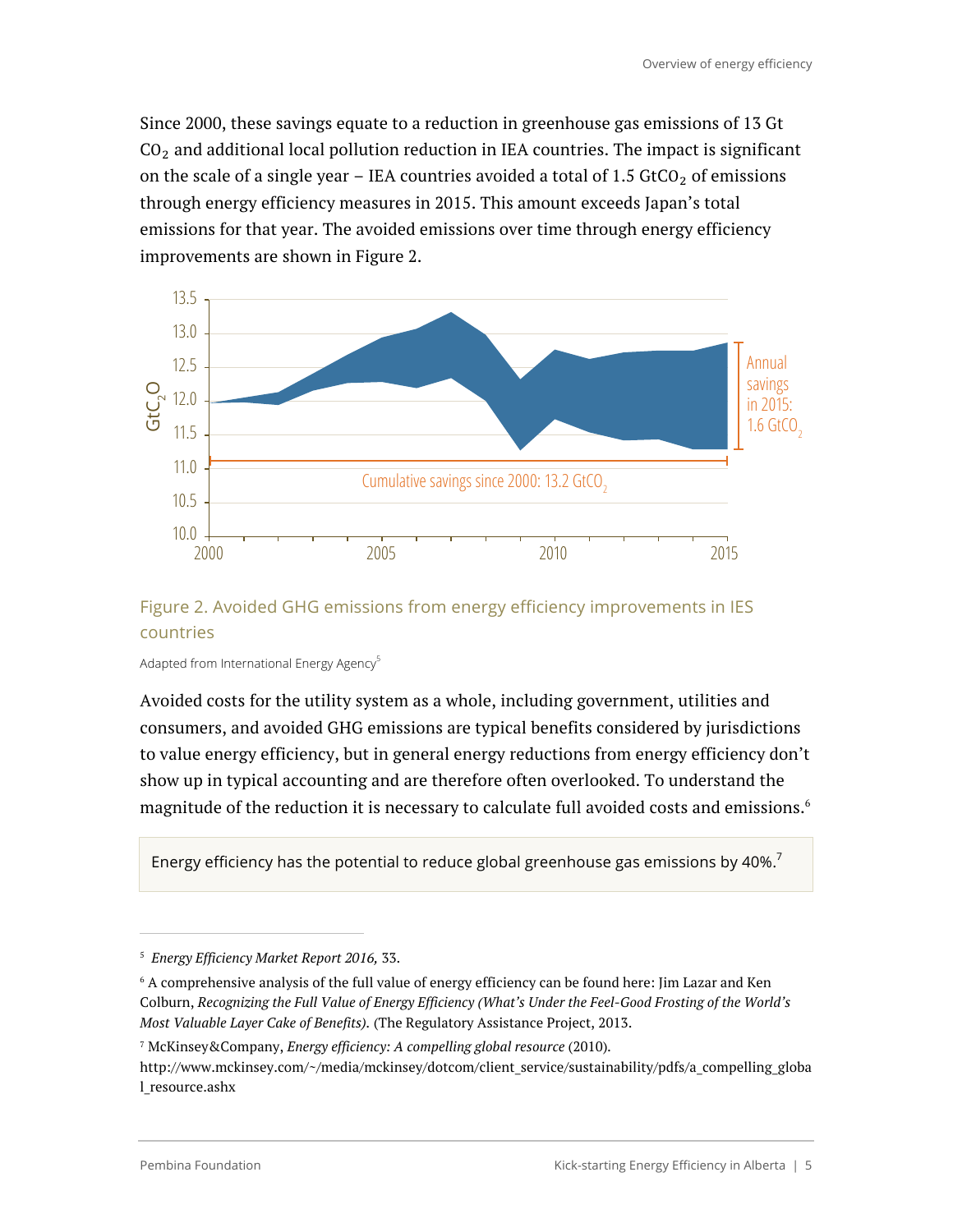In light of the 2015 Paris Agreement and the urgent need to reduce carbon pollution, Canada committed to a GHG reduction of 30% below 2005 levels by 2030. In November 2016, Canada submitted its Mid-Century Long-Term Low-Greenhouse Gas Development Strategy<sup>8</sup> to the United Nations Framework Convention on Climate Change (UNFCCC), committing to reduce emissions by 80% from 2005 levels by 2050. One of the core components of Canada's decarbonization pathway is to max out energy efficiency.

This strategy is in line with other jurisdictions around the world that have emphasized investing in energy efficiency to create and protect jobs, and to reduce energy import dependence while reducing GHG emissions.

Every dollar spent on energy efficiency programs in Canada generates between \$4 and \$8 of GDP.<sup>9</sup>

# 2.2 Status of energy efficiency in Alberta

*"Energy efficiency is an important way for all Albertans to contribute to reduced greenhouse gas emissions. Energy efficiency is essentially a low-cost, underdeveloped energy resource."*

Climate Change Advisory Panel

Alberta is starting from behind on energy efficiency. Until recently, Alberta was the only jurisdiction in all of Canada and the U.S. without energy efficiency programs. In addition, Alberta is one of the few Canadian and U.S. jurisdictions that does not have policy and regulatory structures to consider of the role of energy efficiency in long-term energy planning. This dubious distinction has lead to missed opportunities to generate savings in both direct energy costs as well as reduced transmission and other infrastructure; to protect energy consumers against price volatility; to make the energy system more reliable; and to reduce emissions. The Climate Change Advisory Panel<sup>10</sup> highlighted the importance of energy efficiency as a complementary policy tool for the

<sup>8</sup> Environment and Climate Change Canada, *Mid-Century Long-Term Low-Greenhouse Gas Development Strategy* (2016). http://unfccc.int/files/focus/long-term\_strategies/application/pdf/can\_lowghg\_strategy\_red.pdf

<sup>9</sup> Environment Northeast (Acadia Centre), *Energy Efficiency: Engine of Economic Growth in Canada* (2014), 3. http://acadiacenter.org/document/energy-efficiency-engine-of-economic-growth-in-canada/

 $10$  This panel provided recommendations in November 2015 that informed the Alberta government's Climate Leadership Plan. Climate Change Advisory Panel, *Climate Leadership Report to Minister* (2015). http://www.alberta.ca/documents/climate/climate-leadership-report-to-minister.pdf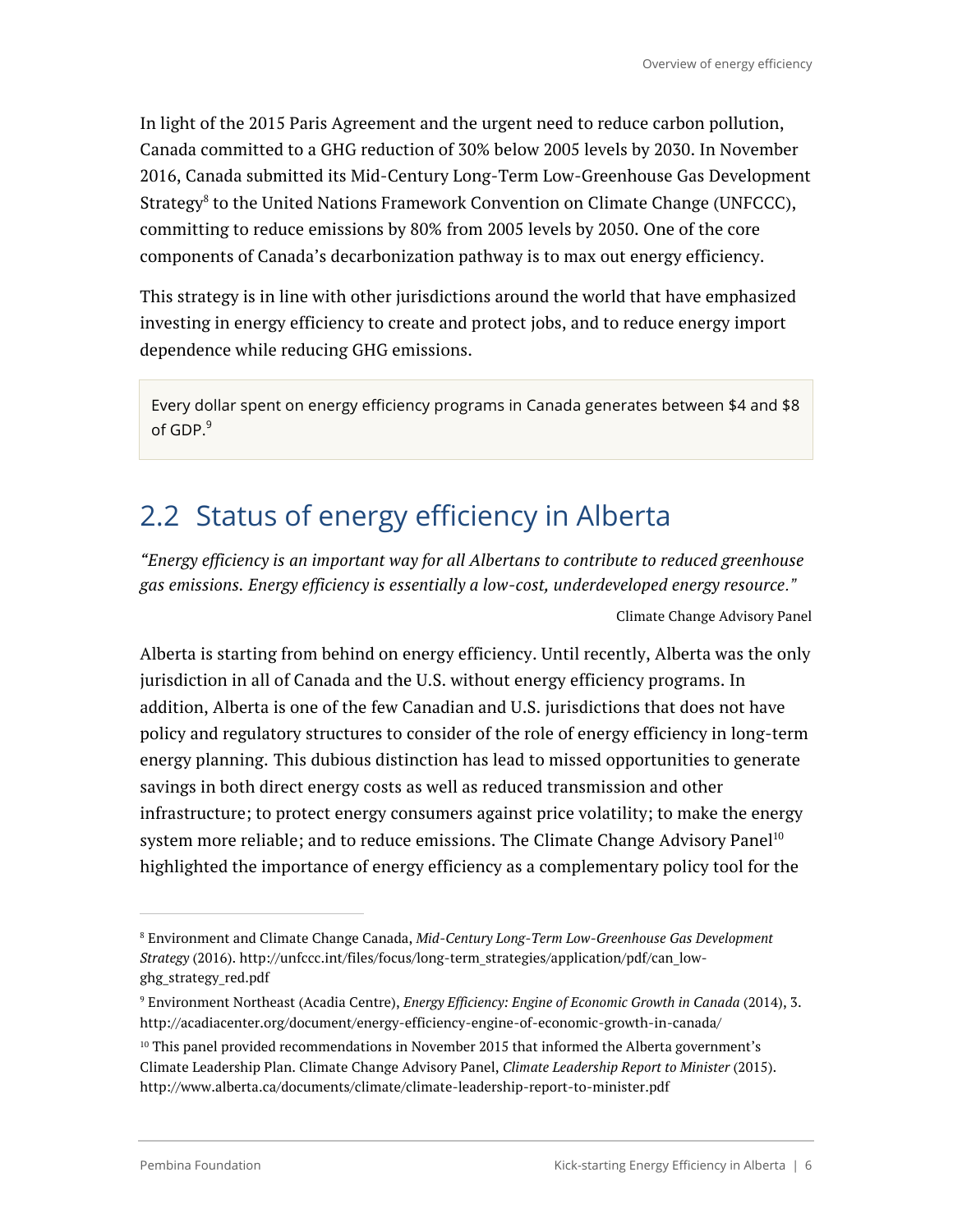carbon levy, and the Alberta government has signaled a commitment to energy efficiency in its Climate Leadership Plan.

#### 2.2.1 Potential benefits

Research from Dunsky Energy Consulting, a leading firm in energy efficiency issues in Canada, and the Acadia Center, a non-profit organization, finds investing heavily in energy efficiency in Alberta can create 15,000 new jobs locally and increase Alberta's annual GDP by \$3 billion. <sup>11</sup> Additionally, this investment would raise nearly \$200 million per year in extra personal income tax and corporate income tax revenues. These results assume annual efficiency savings targets for electricity of 1.75%, for natural gas 1.25% and for liquid fossil fuels 1.75%. This level of effort would place Alberta among current leaders; in comparison, Nova Scotia, a leader in Canada in energy efficiency, was able to reduce its demand for electricity in 2012 by 1.52%.

These numbers assume very ambitious spending in energy efficiency programs. The Alberta Energy Efficiency Alliance (AEEA) claims that energy efficiency programs funded at a level comparable to the average of other Canadian provinces (\$34 per capita annually) could deliver \$510 million in annual energy savings, trigger a \$550 million annual GDP increase, $^{12}$  create 3,000 jobs and reduce emissions equivalent to taking 900,000 cars off the road.<sup>13</sup> Average annual funding for energy efficiency programs in other Canadian provinces is \$34 per capita.

In summary, studies confirm that in Alberta, as in the rest of the world, investing in energy efficiency increases GDP, creates jobs and reduces emissions.

<sup>11</sup> *Energy Efficiency: Engine of Economic Growth in Canada.51.*

 $12$  Alberta's GDP in 2015 was 310,640 millions of chained (2007) dollars. Statistics Canada, "Real gross domestic product, expenditure-based, by province and territory," CANSIM table 384-0038. http://www.statcan.gc.ca/tables-tableaux/sum-som/l01/cst01/econ50-eng.htm).

<sup>13</sup> Alberta Energy Efficiency Alliance, *Jurisdictional Review of Funding for Energy Efficiency Programs in Canada and the United States* (2016). http://www.aeea.ca/pdf/jurisdictional-review-of-funding-for-ee-jan-2016.pdf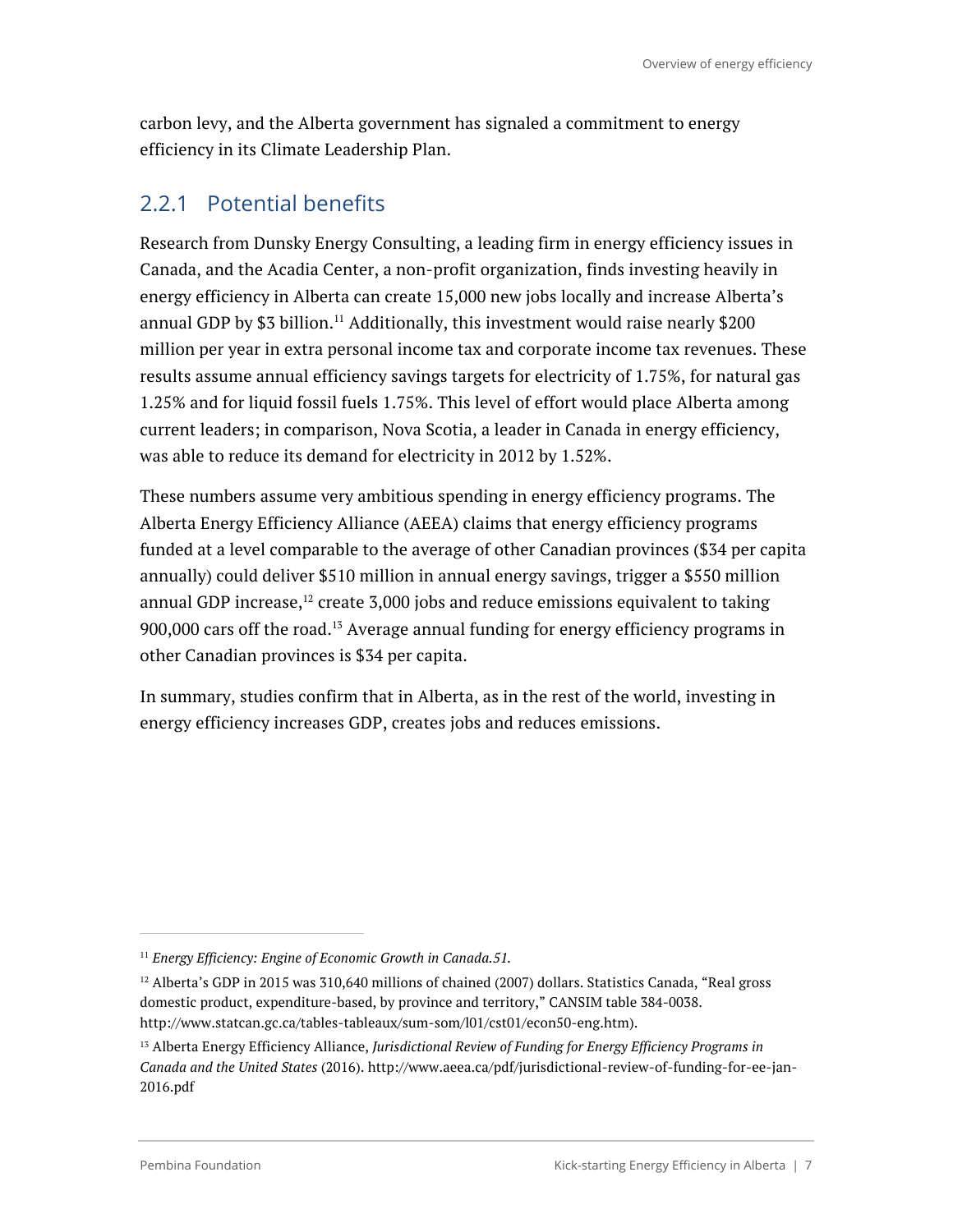In 2015, energy efficiency employed 1,000 Nova Scotians, helping residents save \$110 million in 2016 alone and preventing the release of 590,000 tonnes of GHG emissions. $^{\rm 14}$ The more than 30,000 energy efficiency projects reduced electricity use by 1.2% in that year.<sup>15</sup>

#### 2.2.2 Commencing energy efficiency in Alberta

*"Alberta will need to... [e]ncourage demand-side management and energy efficiency to be larger contributors to the market (both demand response and energy efficiency tend to be more cost effective capacity than building simple cycle peaking plants, thus reducing carbon emissions at relatively low cost)"*

> Terry Boston Coal phase-out facilitator

Typical barriers to investments in energy efficiency in Alberta cited by the AEEA are the same as those faced around the world: a lack of information and awareness, split or disconnected incentives, limited availability of products and services, perceived risks and rewards, and institutional or regulatory barriers.

To overcome barriers for individuals and businesses to invest in energy efficiency, the Climate Change Advisory Panel recommended energy efficiency programs as a complementary policy to an economy-wide price on carbon. <sup>16</sup> As a first step, the Government of Alberta established an independent agency, Energy Efficiency Alberta (EEA) with the mandate to raise awareness, promote, design and deliver programs and to promote the development of an energy efficiency services industry.<sup>17</sup>

The Government of Alberta also convened the Energy Efficiency Advisory Panel<sup>18</sup> in June 2016. The panel was mandated to provide recommendations to EEA on energy saving programs to enable the launch of programs by early 2017, as well as supporting

<sup>14</sup> Efficiency Nova Scotia, "About Efficiency Nova Scotia." https://www.efficiencyns.ca/about-us/

<sup>&</sup>lt;sup>15</sup> EfficiencyOne Services, "Who we are"(2014-2015). https://www.efficiencyone.ca/who-we-are/

<sup>16</sup> *Climate Leadership Report to Minister,* 8.

<sup>&</sup>lt;sup>17</sup> Province of Alberta, Energy Efficiency Alberta Act, SA 2016 c E-9.7 s 2(2).

http://www.qp.alberta.ca/documents/Acts/e09p7.pdf

<sup>18</sup> Government of Alberta, "Alberta establishes panel to advance energy efficiency programs," media release, June 9, 2016. http://www.alberta.ca/release.cfm?xID=418961BE1C8AE-E550-A5BB-7A6020BF0FC462A1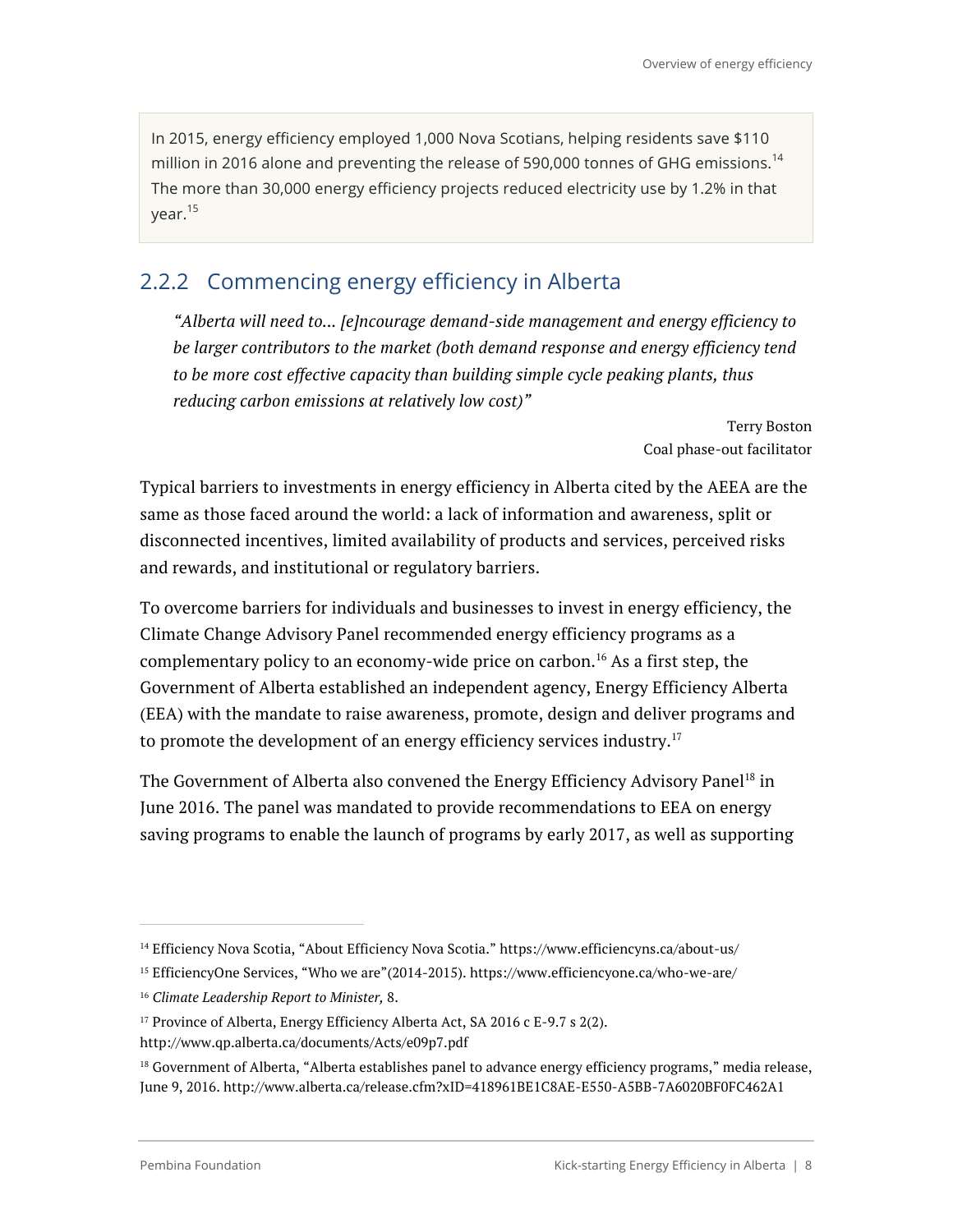with the creation of a long-term vision. The government has committed an investment of \$645 million over five years with funding from the economy-wide carbon levy.<sup>19</sup>

In October 2016, the Chair and Board of Directors of EEA were named and Requests for Proposals for the first three programs were announced targeting a launch in early  $2017.^{20}$  These include a direct install residential program, a residential consumer products program and a business non-profit and institutional rebate program.

<sup>19</sup> Government of Alberta, "Energy Efficiency Advisory Panel." http://www.alberta.ca/energy-efficiency.aspx

<sup>&</sup>lt;sup>20</sup> Government of Alberta, "Energy Efficiency Alberta helps people save money," media release, October 27, 2016. http://www.alberta.ca/release.cfm?xID=4370646A37239-E955-7D4E-646CB8636D0063B3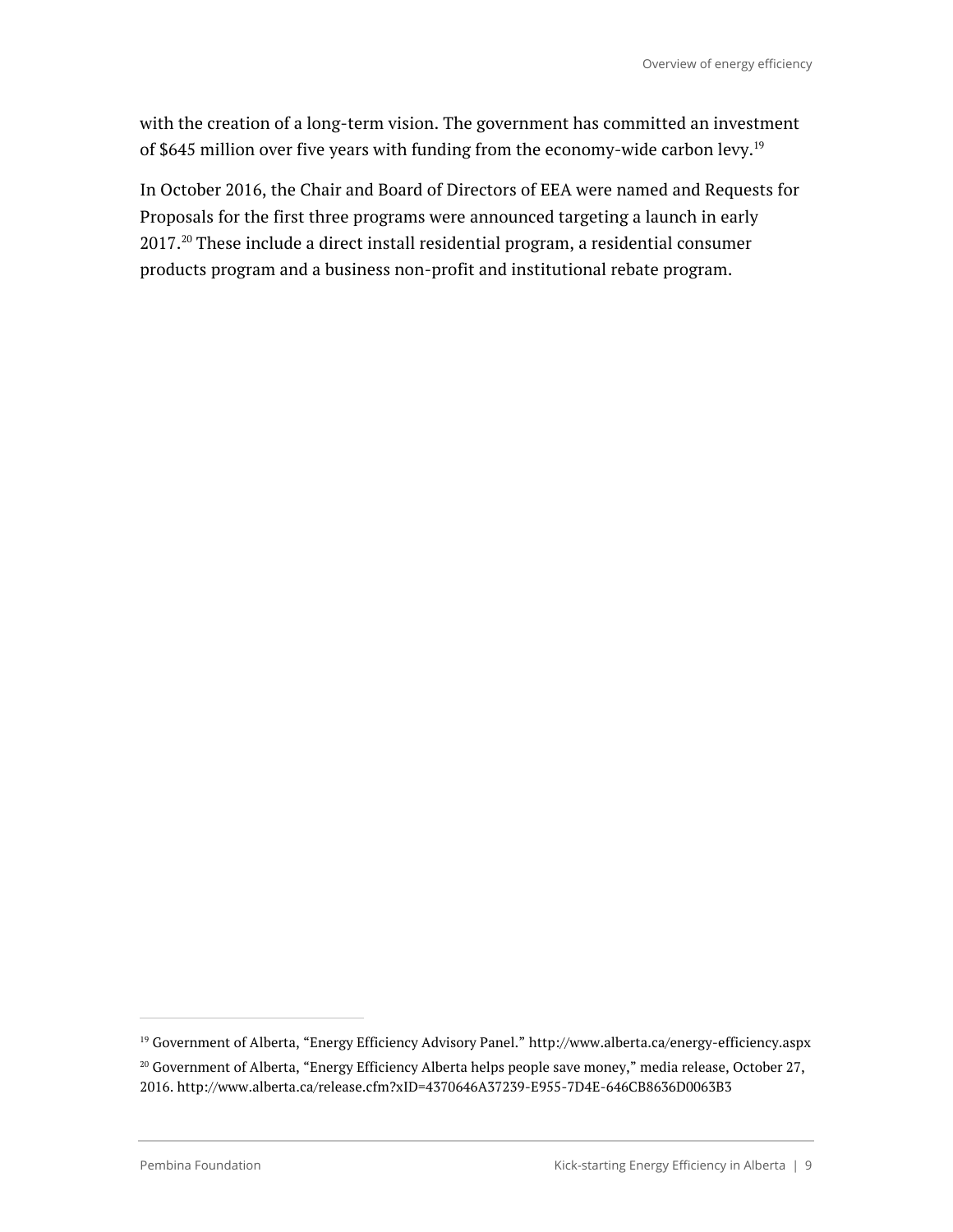# 3. Best practices in energy efficiency

*"Time and time again, we repeat that the cheapest, cleanest and most reliable energy resource is the energy we save through energy efficiency."*

> Kate Zerrenner Environmental Defense Fund

In addition to reducing greenhouse gas emissions, energy efficiency initiatives create jobs and offer significant cost savings while protecting energy consumers from future volatile energy prices and costly investments for additional unnecessary capacity. At the same time, the barriers to adopting energy efficiency are increasingly understood. Globally, jurisdictions have been working to take advantage of these benefits and reducing the barriers that prevent activities on energy efficiency.

A review of the recommendations of the International Efficiency Agency (IEA), the American Council for Energy-Efficient Economy (ACEEE), and Regulatory Assistance Project (RAP), as well as experts allowed us to identify a set of best practices that should be followed in Alberta. The best practices are organized by government approaches to address energy efficiency. Different approaches will work for different sectors depending on the types of barriers and potential. Ideally, a mix of approaches is applied to make sure energy efficiency is widely spread throughout the different sectors within an economy.

## 3.1 Direct programs

Programs are a mainstay of energy efficiency policy and can be delivered by utilities, government agencies or third parties. These programs normally consist of a combination of four elements

- educational campaigns: raising awareness about the benefits of energy efficiency and programs available
- financial incentives (loans and rebates): direct financial support to offset cost and to reduce the burden of an initial investment, which allows savings over time to pay for energy efficiency
- technical services (audits and retrofits): making services available to help find energy savings opportunities and deliver retrofits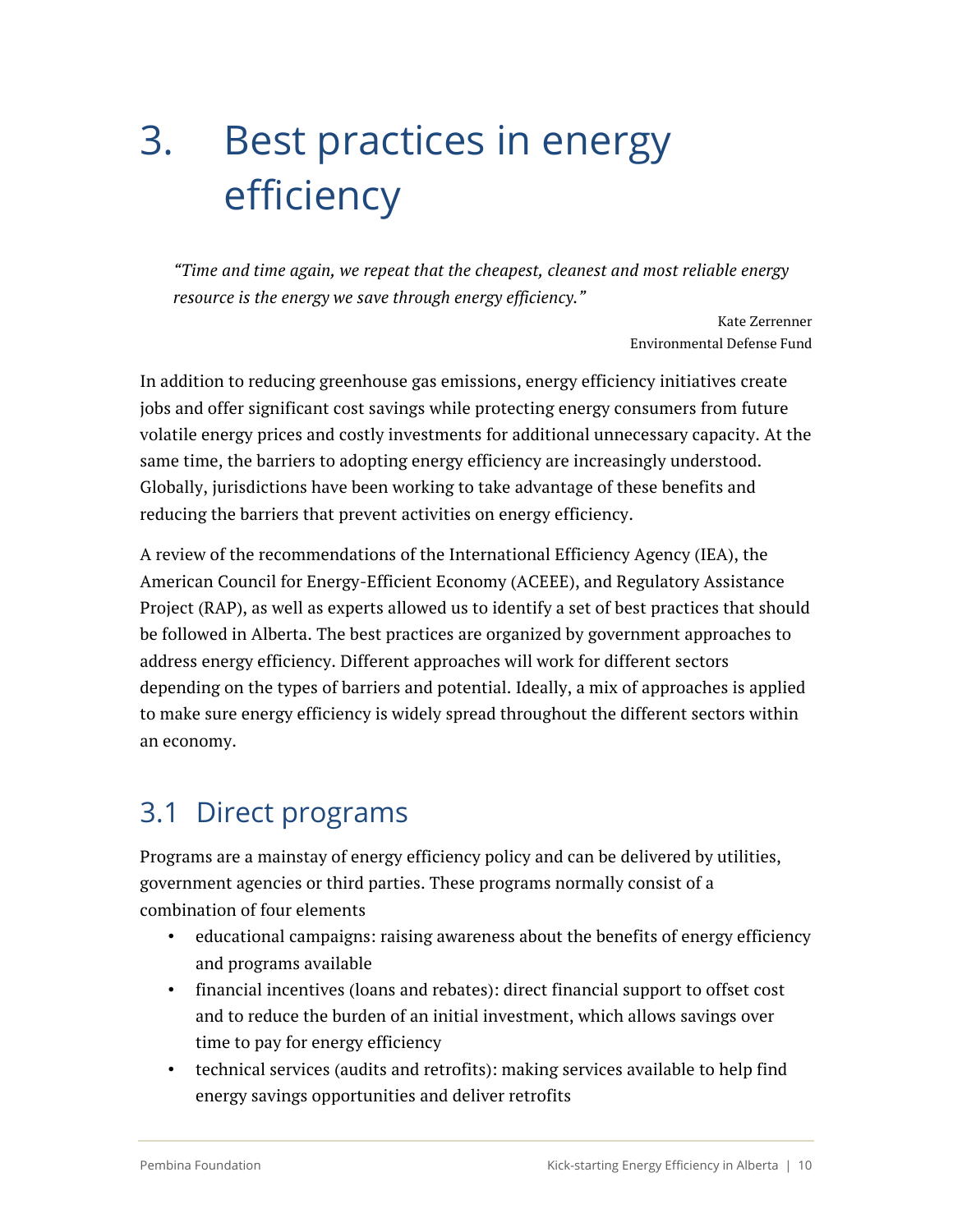• behavioural strategies (data and access to data): using big data and behavioural psychology to influence consumer behaviour around energy use.

#### 3.1.1 Information and big data as program enablers

Data is a key both to identifying opportunities and to measuring program success. With the rise of internet-based communication and the capability to store and manipulate large data sets, the use of data in energy efficiency is increasing.

Much like the emergence of targeted advertising, increased information about individual households and buildings can be used to match customers with products<sup>21</sup> and services that meet their needs and are specific to their activities; for example, targeting pool owners with efficient pool pumps. This allows programs to bring information to customers at a lower cost, allowing better use of program funds.

In addition, data can be used to provide consumers with information (e.g. home energy reports) to target behavioural opportunities such as turning off lights in unoccupied rooms in a home and switching off central air conditioning systems when no one is at home. These changes can represent savings of 1-3% across a jurisdiction. $^\mathrm{22}$ 

## 3.2 Codes and standards

Codes and standards are an important part of the mix of approaches to take advantage of the opportunities in energy efficiency. Codes and standards can generally be applied within the building sector, to appliances and equipment, and to the transport sector. They are an important complementary tool to energy efficiency programs.

#### 3.2.1 Buildings

It is universally recognized that properly implemented standards within the construction industry are the easiest way to support consumers in saving money and energy, increasing house affordability and improving air quality. <sup>23</sup> Energy efficiency

<sup>21</sup> Marisa Uchin and Cristina Coltro, "Engaging Customers to Adopt Distributed Energy Resources," *ACEEE Summer Study on Energy Efficiency in Building*s (2016).

http://aceee.org/files/proceedings/2016/data/papers/6\_1092.pdf

 $22$  State and Local Energy Efficiency Action Network, "Behaviour-Based Energy Efficiency." https://www4.eere.energy.gov/seeaction/topic-category/behavior-based-energy-efficiency

<sup>&</sup>lt;sup>23</sup> American Council for Energy-Efficient Economy (ACEEE), "Building Codes." http://aceee.org/topics/building-codes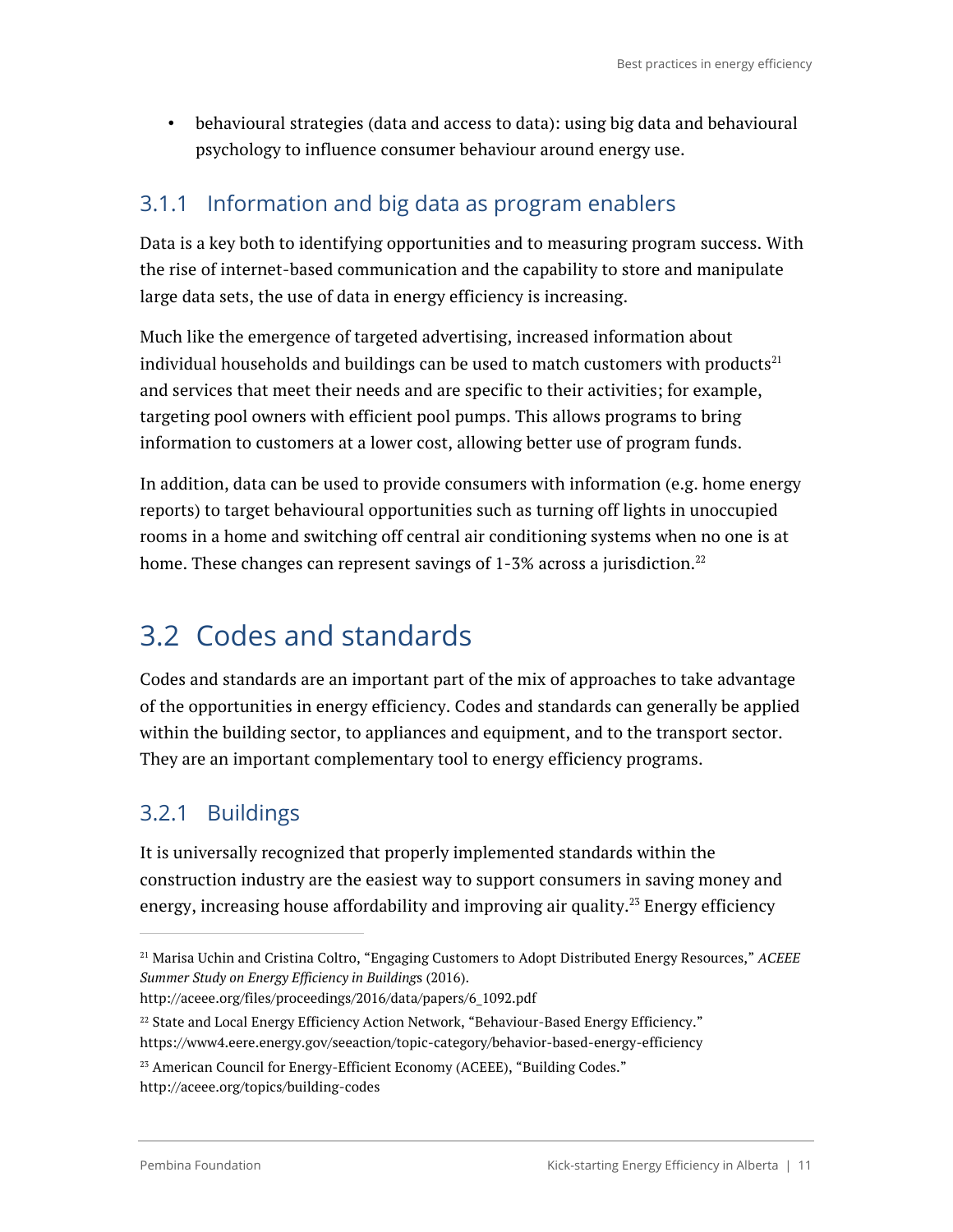standards for the construction industry ensure that these benefits are captured at the moment of the construction of buildings. The goal should be to ensure that new buildings are as energy efficient as economically justified as it is more expensive to retrofit these buildings afterwards to achieve the same energy savings. $24$ 

Standards and codes have, together with policies, led to improved energy performances of buildings within the last 30 years. Raising the bar for energy efficiency over time allowed industrialization of technologies and economies of scale to develop in this industry. Apart from mandatory standards, additional voluntary building standards have emerged for organizations interested in achieving sustainability goals.

Alberta still has a long way to go to catch up to other jurisdictions in this area. $^{25}$  While the recently announced code updates are a first step, $^{26}$  additional, more ambitious codes and standards should be adopted in the future.

#### 3.2.2 Appliances and equipment

Appliance and equipment standards are a relatively low-cost way to achieve savings. They have a market-wide impact and have been shown to be a very successful tool to save energy and money while benefitting the environment.<sup>27</sup>

Such standards require energy-intensive appliances and equipment like refrigerators, air conditioners, and electric motors to meet certain efficiency levels. Better efficiency saves consumers, businesses and industry money and energy, while the cost-effective improvements become the new norm within the market. The drive for improvements fosters innovation within the manufacturing sector, making the sector more competitive while providing consumers and businesses with lower cost alternatives. Efficient products become more accessible and affordable. 28

<sup>26</sup> Alberta Municipal Affairs, "Information on Energy Codes."

<sup>28</sup> Ibid.

<sup>24</sup> ACEEE, *Advanced Building Energy Codes* (2016). http://aceee.org/policy-brief/advanced-building-energycodes

<sup>25</sup> More on the current state of Alberta's building sector: http://calgaryherald.com/opinion/columnists/rowalberta-needs-to-do-more-to-ensure-homes-and-businesses-use-less-energy

http://www.municipalaffairs.alberta.ca/CP\_Energy\_Codes\_Information

<sup>27</sup> ACEEE, *Advanced Appliance and Equipment Efficiency Standards* (2016). http://aceee.org/policybrief/advanced-appliance-and-equipment-efficiency-standards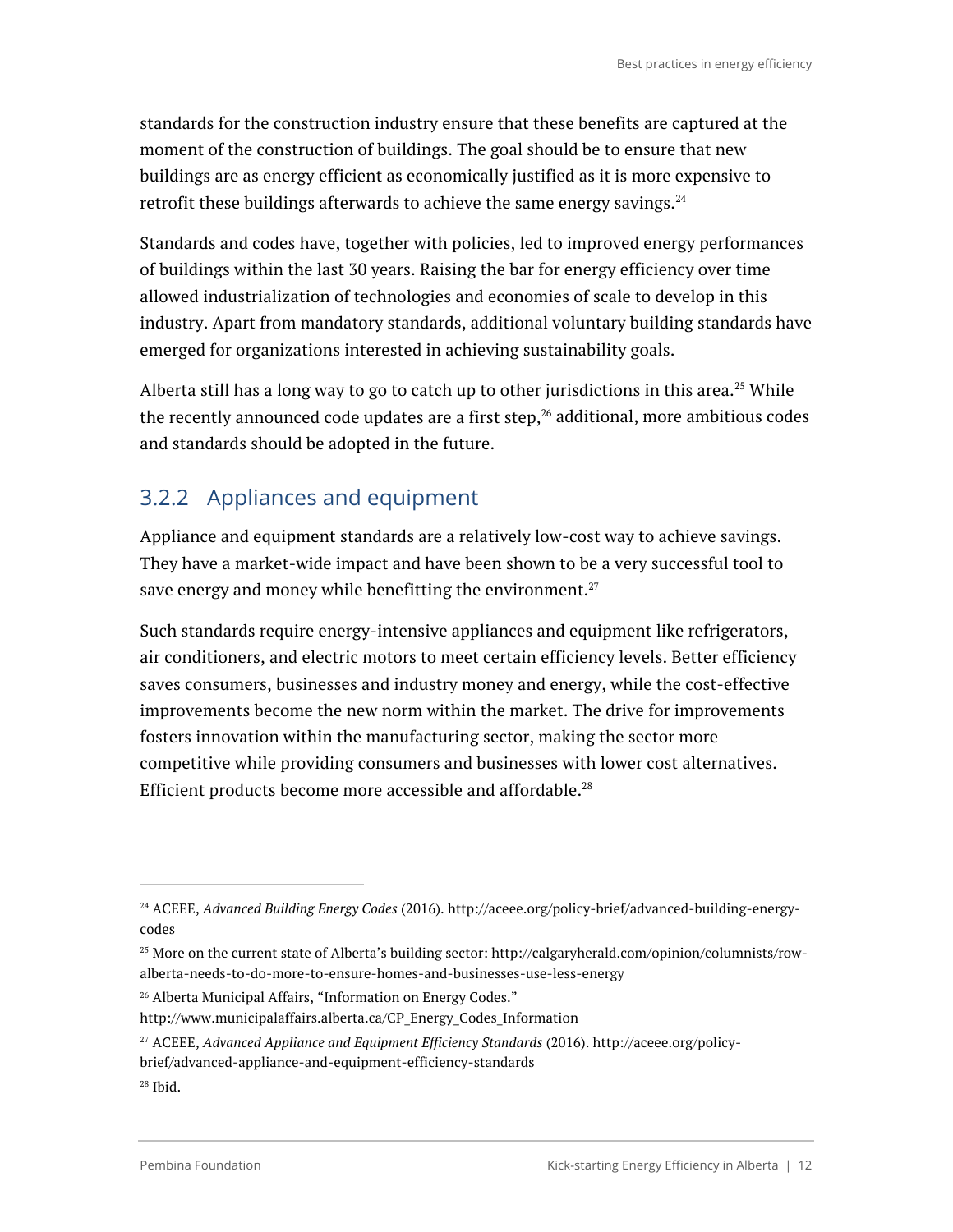#### 3.2.3 Transport

Transport is the sector that consumes most final energy. <sup>29</sup> The U.S., for example, devotes 28% of its total energy use to transporting people and goods.<sup>30</sup> In Alberta, personal and freight transport account for 38% of domestic energy use.<sup>31</sup> To achieve a more energy efficient transportation sector, jurisdictions can implement policies that improve the efficiency of purchased or operated vehicles, that promote more efficient transportation modes, and that decrease the need in general to drive. The ACEEE recommends to set quantitative targets for reducing vehicle miles traveled and integrate land use and transportation planning. $32$ 

## 3.3 Innovative financing

One of the key barriers to energy efficiency is the availability of capital. However, its higher upfront capital cost and reliable revenue stream makes energy efficiency well suited to private investment looking for secure returns. Innovative financing mechanisms can be used to leverage private capital and lower upfront costs for energy efficiency measures. Financial institutions in other jurisdictions, such as credit unions in Saskatchewan, have provided long-term low-interest loans that can be repaid by energy savings that result from capital investments in efficiency.

Financing can also stretch the amount of funding available from the government. Programs can take the form of green finance such as bonds or new institutions such as green banks or ESCOs (Energy Service Companies). Innovative financing programs can

<sup>29</sup> Kazunori Kojima and Lisa Ryan, *Transport Energy Efficiency: Implementation of IEA recommendations since 2009 and next steps* (IEA, 2010).

https://www.iea.org/publications/freepublications/publication/transport\_energy\_efficiency.pdf <sup>30</sup> The National Academies of Sciences, Engineering, Medicine, "Transportation."

http://needtoknow.nas.edu/energy/energy-use/transportation/

<sup>&</sup>lt;sup>31</sup> Personal and freight transport consumed 471.4 PJ of energy in 2013 in Alberta; a total of 1253.5 PJ of energy (useful energy plus end-use losses) was used domestically. Canadian Energy Systems Analysis Research, "Sankey diagrams of Canada's energy system." http://www.cesarnet.ca/visualization/sankeydiagrams-canadas-energy-

systems?scope=Alberta&year=2013&modifier=none&hide=all&scalevalue=0.01728654356185329#chartform

<sup>32</sup> Weston Berg et al., *The 2016 State Energy Efficiency Scorecard* (ACEEE, 2016) Research Report U1606. http://aceee.org/research-report/u1606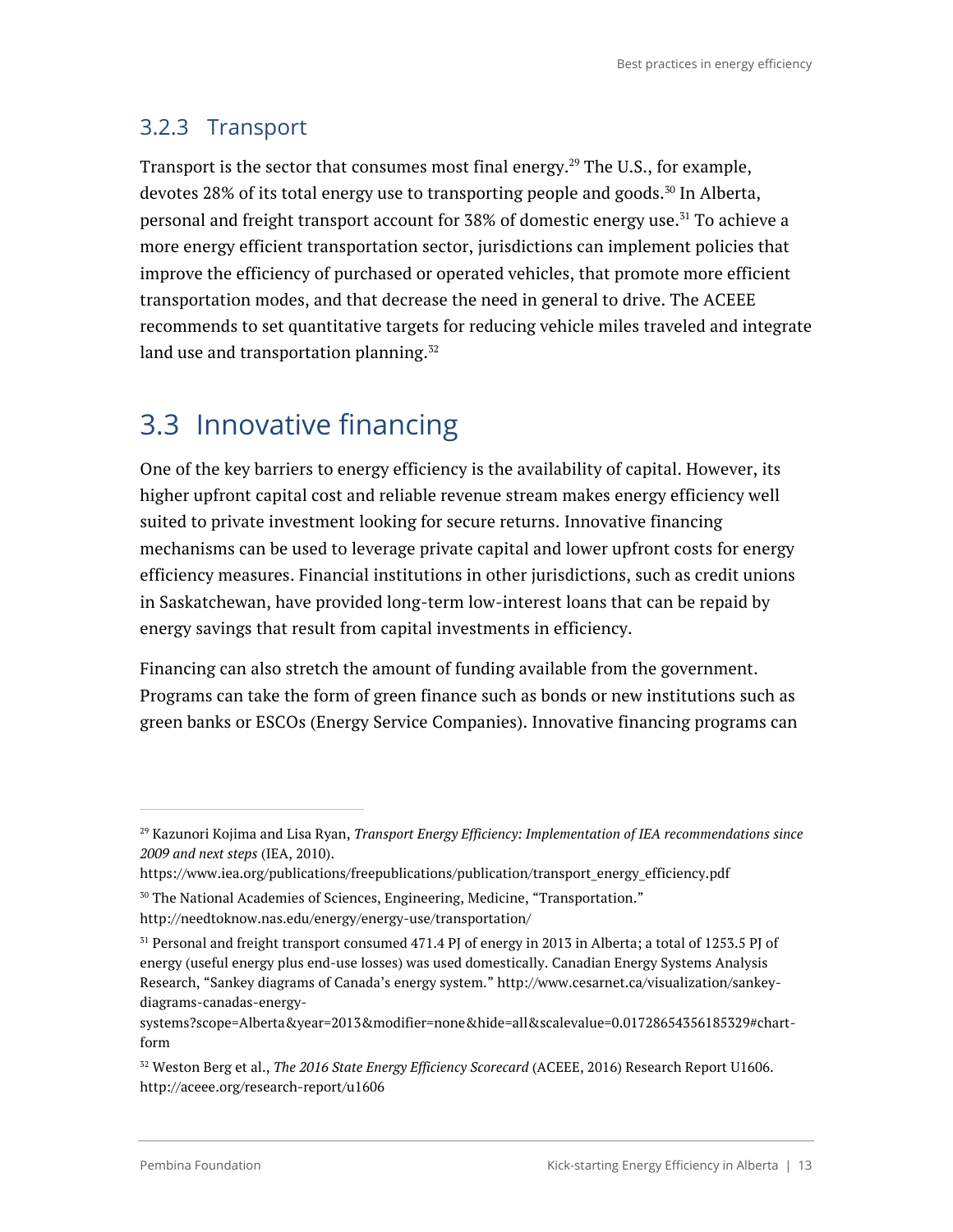also address other barriers such as transfer of ownership when properties are sold. Property-tied finance programs such as PACE<sup>33</sup> have been successful in this regard.

## 3.4 Integration into the utility system

The value of energy efficiency goes far beyond the direct energy savings to the consumer. As energy efficiency is almost always the cheapest source of new generation or transmission (the "negawatt"  $34$ ), it can lower overall system costs by avoiding the need to build costly power plants and transmission lines. Realizing the full value of energy efficiency comes from thinking of it as a resource whenever you think about investment options in electricity generation.

Utilities may already have a mandate to pursue demand-side management, or such a mandate can be directly provided. One mechanism is a white certificate program for "negawatts" rather than watts. Italy was the leading jurisdiction to use these, and this mechanism is now employed in many other market-oriented electricity sectors.<sup>35</sup> Other leading regions like New York City are reforming the utility system as a whole to make better use of low-cost energy efficiency resources. The integration must be done with care to avoid situations where utilities could over-report or double count savings.

Energy efficiency has been integrated into the deregulated capacity markets in PJM and ISO-NE $^{36}$  by ensuring that market rules allow for its participation. $^{37}$  Experience in these jurisdictions shows that energy efficiency can make significant contributions to system needs, lowering prices. However the revenues from the capacity market alone are not enough to support energy efficiency investments, so capacity markets can't be the only tool to develop energy efficiency.

<sup>37</sup> Chris Neme and Richard Cowart, *Energy Efficiency Participation in Electricity Capacity Markets – The U.S. Experience* (Regulatory Assistance Project, 2014). http://www.raponline.org/document/download/id/7303

<sup>33</sup> PACENation, "What is PACE?". http://pacenation.us/what-is-pace/

<sup>&</sup>lt;sup>34</sup> "A megawatt of power saved by increasing efficiency or reducing consumption": Margaret Rouse, "negawatt", *TechTarget.* http://whatis.techtarget.com/definition/negawatt

<sup>35</sup> Gestore Servizi Energetici, "White Certificates." December 28, 2012,

http://www.gse.it/en/White%20Certificates/Pages/default.aspx

 $36$  The States covered by PIM are the following: all or most of Delaware, District of Columbia, Maryland, New Jersey, Ohio, Pennsylvania, Virginia and West Virginia. Parts of Indiana, Illinois, Kentucky, Michigan, North Carolina and Tennessee. ISO-New England covers the following States: Connecticut, Maine, Massachusetts, New Hampshire, Rhode Island and Vermont.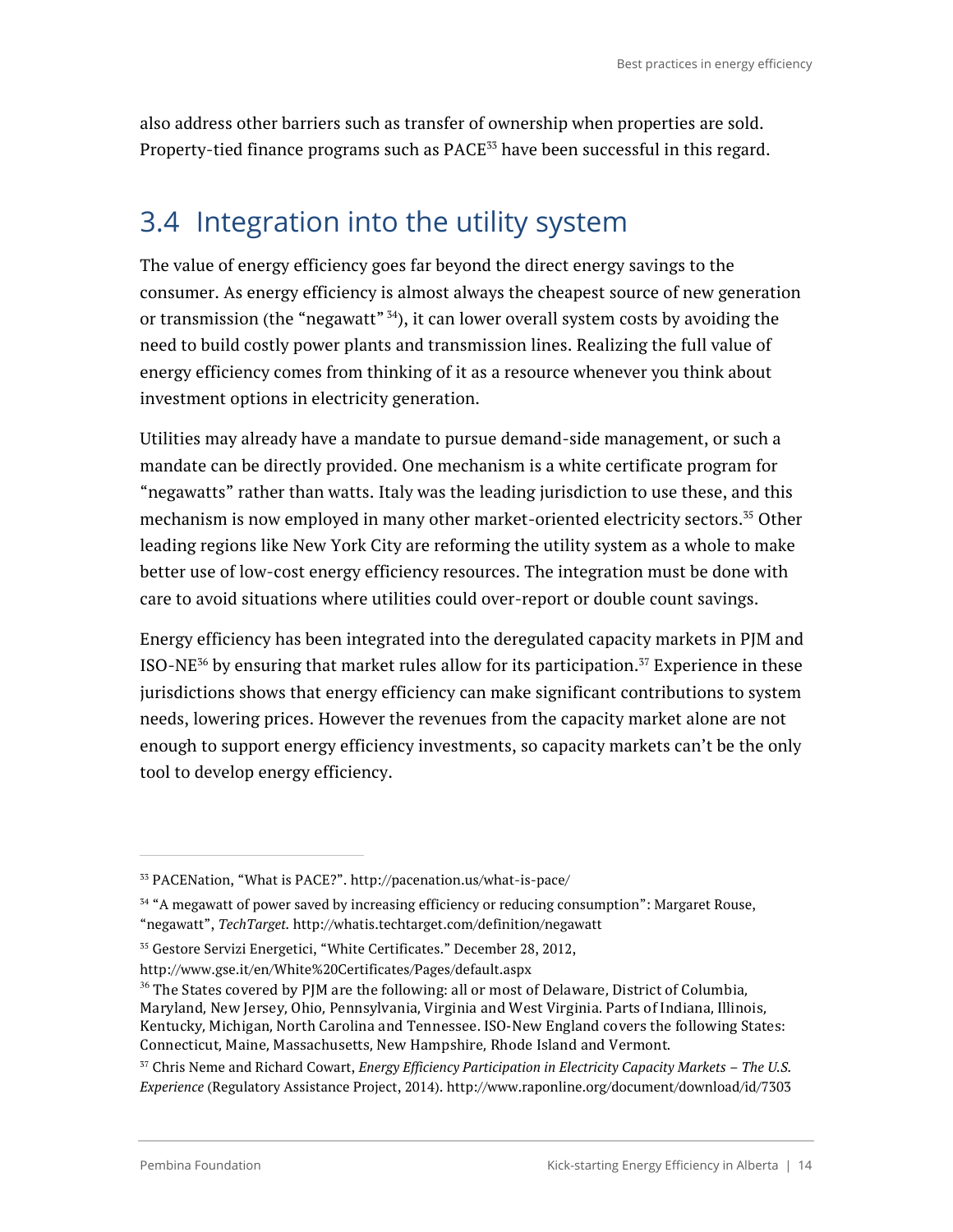To work in a deregulated electricity market such as Alberta, government can establish a mandate for the regulator, system operator and utility consumer advocate to pursue energy efficiency with a fixed target for efficiency and to consider energy efficiency as an option in cost-based investment decision. Energy efficiency can also be included directly in the market by ensuring market rules allow it to bid into the capacity market.

This was identified as a critical opportunity for Alberta to act on to improving energy efficiency within the province. For that reason, this report will go into more detail on this opportunity in Chapter 4.

# 3.5 Government leading by example

Another complementary approach to increase energy efficiency is when the government leads by example. A jurisdiction commits itself to expand and highlight its efforts, such as adding financial incentive programs, retrofitting government-owned buildings, enacting policies that require transparency about energy use from building owners and managers, and investing in energy efficiency-related R&D centres.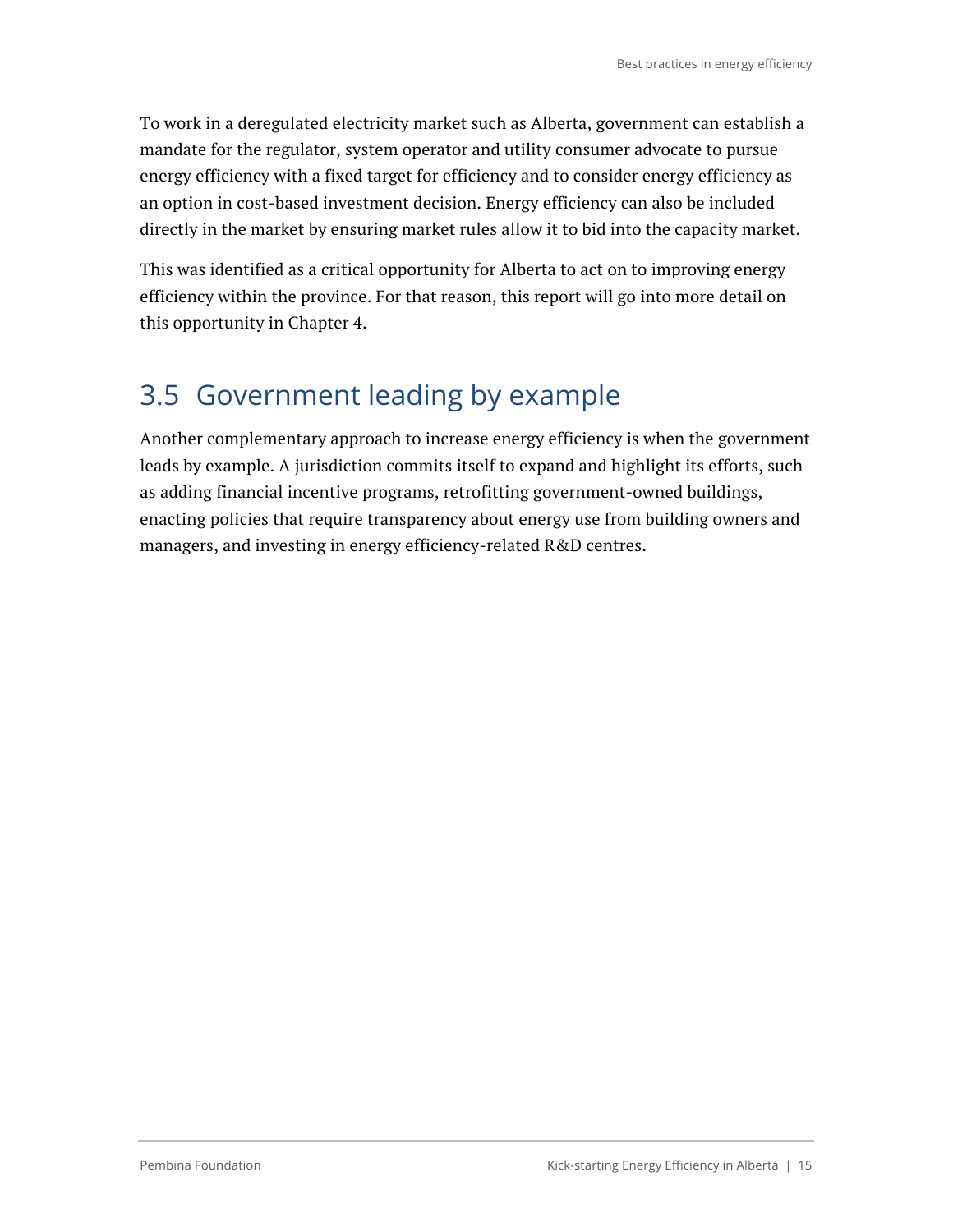# 4. Integration of energy efficiency into the utility system

*"Integrating energy efficiency, or demand side management, into the utility system has been by far the most successful approach to creating long-term success for energy efficiency programs."*

> Jesse Row Alberta Energy Efficiency Alliance

While energy efficiency is generally understood as a way to save money and reduce emissions by using less energy, it has a multitude of other less-recognized benefits. Acknowledging all of its benefits is essential to realizing opportunities and implementing energy efficiency in a way that benefits Albertans and the environment the most, including through long-term investment decisions.

The business case to avoid costly transmission and distributions investments through energy efficiency is clear, but based on observations from other jurisdictions, government needs to mandate the consideration of energy efficiency and selection of the least-cost approach. $38$ 

### 4.1 Energy efficiency as a resource

The role for energy efficiency in the utility system can be understood by thinking of energy efficiency as a resource. The practice of incorporating energy efficiency into infrastructure investment decisions originated in the U.S. after the energy crisis of the 1970s.<sup>39</sup> Until then, regulatory and business models were based on the assumption that demand would continue to grow and prices would decrease. After the energy crisis, utilities began to provide energy efficiency programs as one of the tools to manage the demand for electricity in order to make them less vulnerable to supply changes. Later,

<sup>38</sup> Chris Neme and Rich Sedano, *US Experience with Efficiency As a Transmission and Distribution System Resource* (Regulatory Assistance Project, 2012), 12. http://www.raponline.org/knowledge-center/usexperience-with-efficiency-as-a-transmission-and-distribution-system-resource/

<sup>39</sup> Dan York et al., *Three Decades and Counting: A Historical Review and Current Assessment of Electric Utility Energy Efficiency Activity in the States* (ACEEE, 2012) Research Report U123. http://aceee.org/researchreport/u123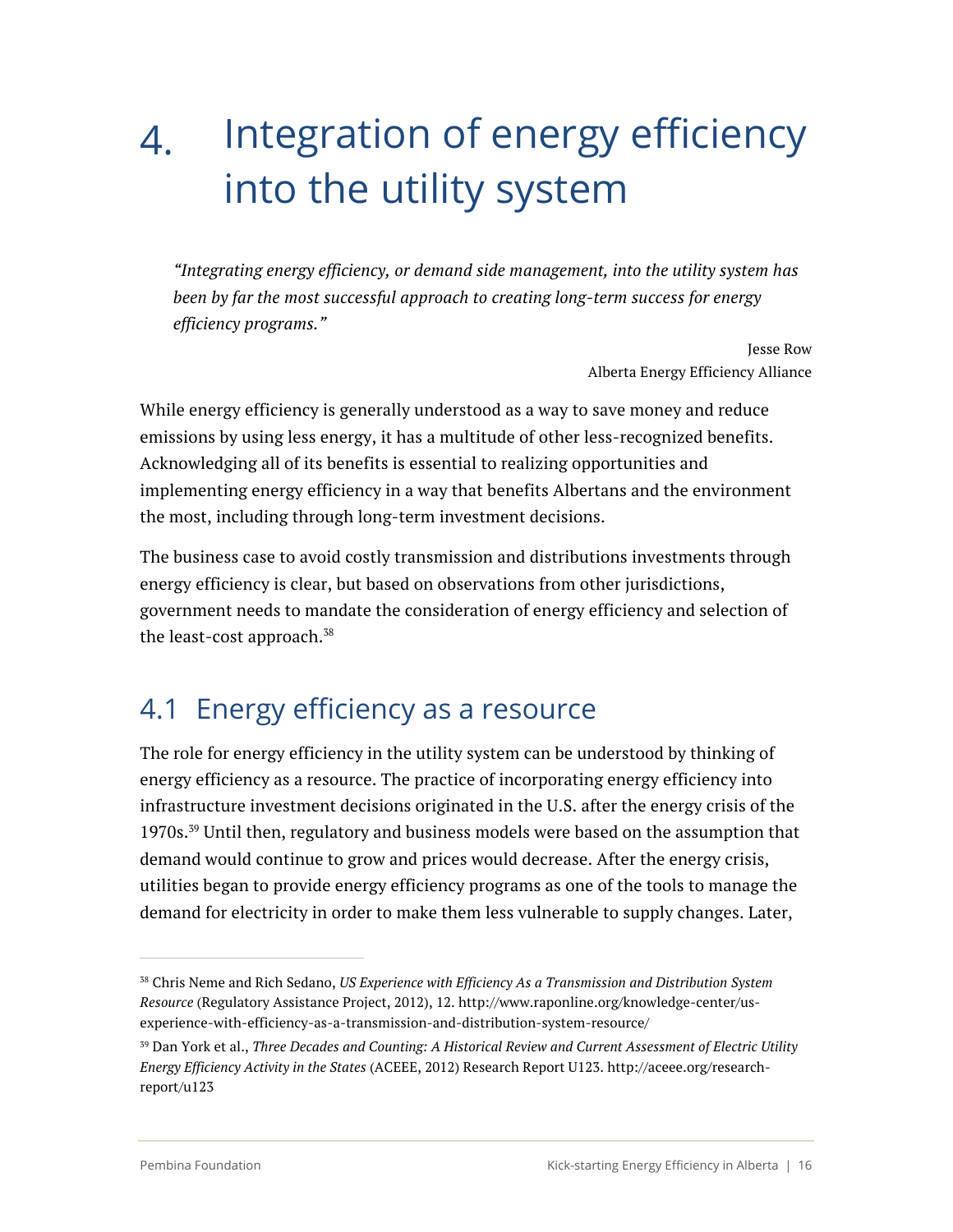many utilities started integrating energy efficiency into their resource planning. Other benefits, like increased savings for customers and reduced emissions, were nice side effects.

By using customer participation to reduce the demand for electricity, utility companies saved money on further infrastructure and production investments and developed stronger relationships with their customers, while those customers saved on their electricity costs. Energy efficiency programs expanded rapidly and U.S. utilities invested \$7.7 billion in energy efficiency in 2015<sup>40</sup> leading to significant energy and economic benefits within the utility system and to ratepayers. $41$ 

Nowadays, the value in thinking of energy efficiency as a tangible resource in itself is increasingly understood around the world. Driven by both policy and economics, utility companies in the U.S. and Europe generally factor energy efficiency investments into their resource decision-making when they evaluate investing in new resources and the operation of the existing systems. Efficiency presents a clear cost advantage in electricity production, as shown in Figure 3, which shows the range of the levelized costs of pursuing energy efficiency compared to other resources of electric generation. Energy efficiency programs for utility customers typically cost one-third as much as building new generation capacity. There is a clear cost advantage to pursuing energy efficiency investments instead of simply building another power plant.

<sup>40</sup> *The 2016 State Energy Efficiency Scorecard.*

<sup>41</sup> American Council for Energy-Efficient Economy (ACEEE), "Energy Efficiency Programs." http://aceee.org/portal/programs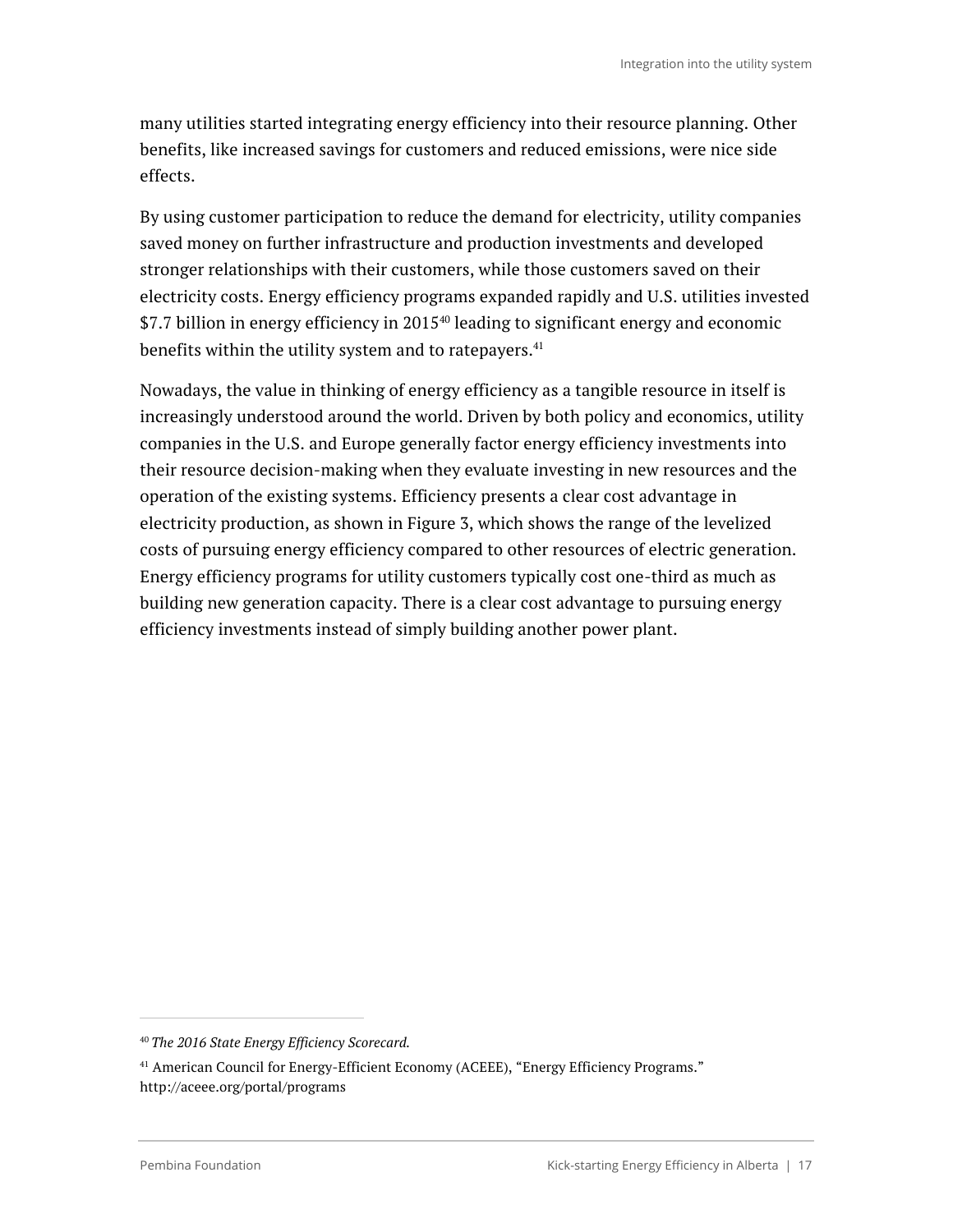

#### Figure 3. Cost of energy efficiency versus electricity generation

Adapted from Neme and Grevatt<sup>42</sup>

Equally important to the reduced need for new generation, efficiency programs through their impact on demand also reduce the need for new or upgraded transmission and distribution equipment.

Utilities and retailers typically see a benefit in the positive direct relationship with the energy users that utilities and retailers gain by engaging individuals and companies in energy efficiency.

The jurisdictions that are most successful in achieving large electricity savings (such as Massachusetts, Maine, Hawaii, and Rhode Island) $43$  are the ones that treat energy efficiency as a resource that should be used whenever it is cost-effective.<sup>44</sup> And many jurisdictions are successfully pursuing efficiency programs to avoid costly transmission and distribution upgrades.

<sup>42</sup> *The Next Quantum Leap in Efficiency: 30 Percent Electric Savings in Ten Years,* 4.

<sup>43</sup> *The 2016 State Energy Efficiency Scorecard.*

<sup>44</sup> Chris Neme and Jim Grevatt, *The Next Quantum Leap in Efficiency: 30 Percent Electric Savings in Ten Years.* (Regulatory Assistance Project, 2016). http://www.raponline.org/knowledge-center/the-next-quantumleap-in-efficiency-30-percent-electric-savings-in-ten-years/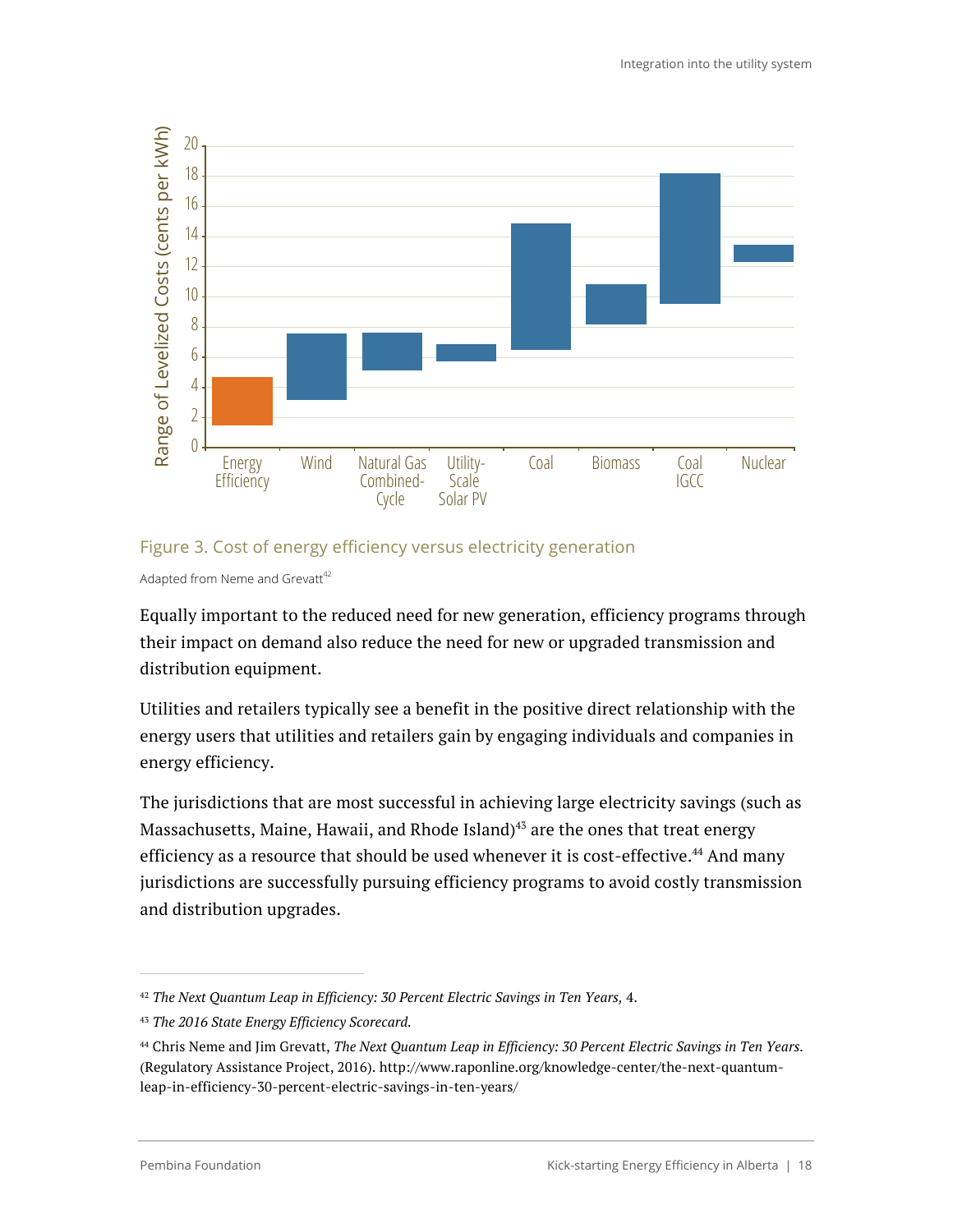Consolidation Edison, the electric utility serving New York City and Westchester Country, saved \$223 million in capital investments between 2003 and 2010 due to efficiency programs that deferred transmission and distribution updates. This added up to \$300 million savings for ratepayers. 45

# 4.2 Realizing the full potential of energy efficiency in the utility system

Recognizing the full value of energy efficiency as a resource that responds to system needs is crucial to make optimal decisions on cost-effective investments. But without direct integration into the utility system, it is difficult for decision makers and market participants to purse energy efficiency due to misaligned incentives and lack of clear mandate.

#### 4.2.1 Recognizing additional benefits

The study *Recognizing the Full Value of Energy Efficiency* describes how regulators that evaluate the adoption of energy efficiency programs almost exclusively consider only energy-related benefits.46 This approach excludes the benefits of efficiency programs on decreasing negative "externalities"<sup>47</sup> caused by electricity production and usage that impact the broader wellbeing of society and the environment and should be considered.

#### 4.2.2 A long-term view

In all development of energy efficiency resources, it is necessary to consider energy efficiency investment decisions in the long term. While it is common to use a long timeframe when considering investment decisions in the electricity system — weighing economic objectives, environmental impacts and reliability issues — the same doesn't often apply to energy efficiency. Energy efficiency programs and initiatives often have one- or two-year timelines instead of long-term plans of at least 10 years, as there is a tendency to focus on low-hanging fruit. By applying long-term objectives, deeper

<sup>45</sup> *US Experience with Efficiency As a Transmission and Distribution System Resource*, 12.

<sup>46</sup> *Recognizing the Full Value of Energy Efficiency (What's Under the Feel-Good Frosting of the World's Most Valuable Layer Cake of Benefits).*

 $47$  Externalities are consequences of an economic activity experienced by unrelated third parties but which are not reflected in the costs to the producer.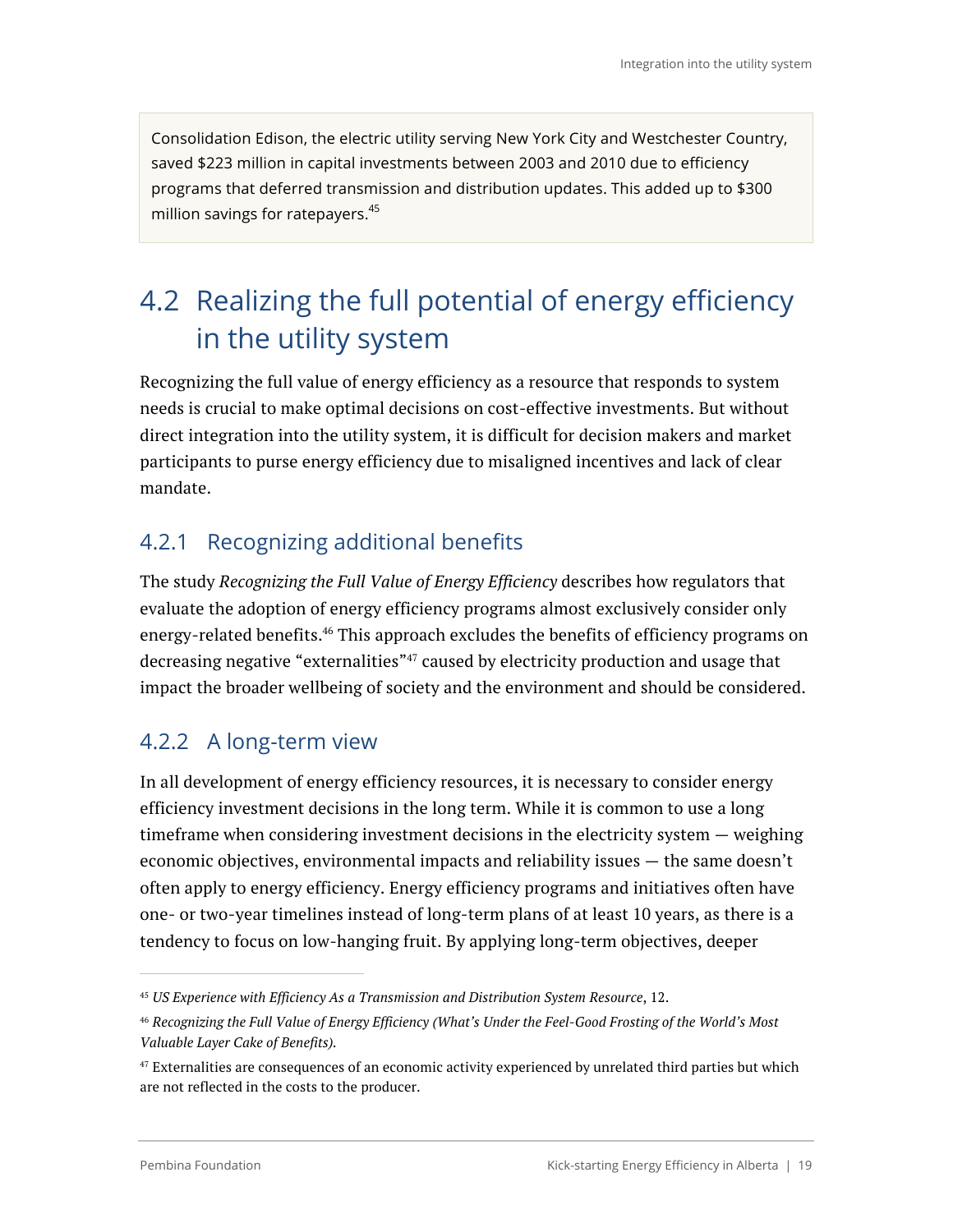investments will occur that often have a bigger impact than accumulated short-term savings.

Program and initiative administrators also require long-term goals. However, the success of a program administrator is typically measured against an annual performance goal. As a result, there is a disincentive toward investing in technologies or strategies that take longer to pay off but might have a larger overall impact. Having savings goals of more than a year or two may also shift the investment focus to longer but deeper investments. Ideally, a combination of annual savings targets and lifetime savings goals should be considered.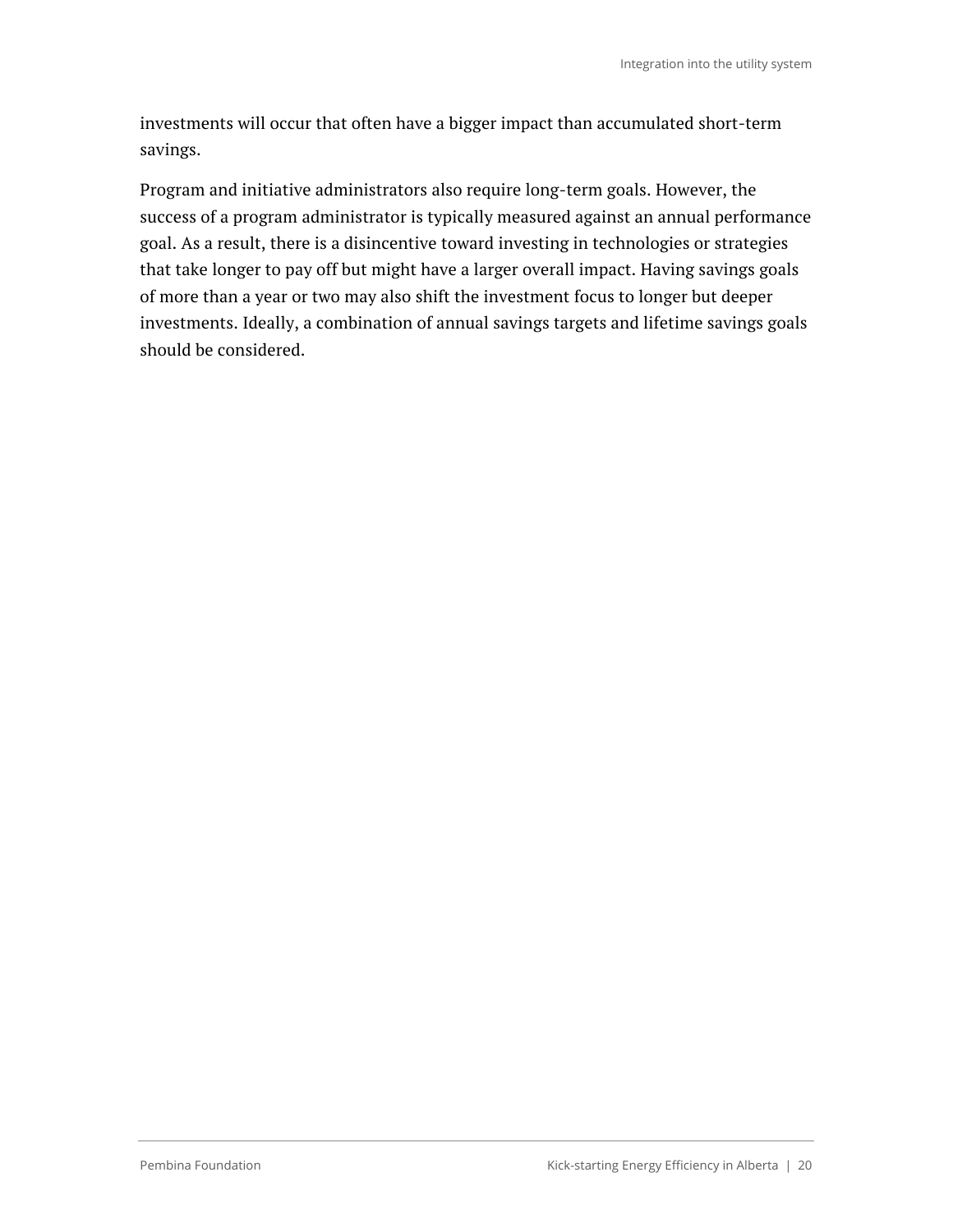# 5. Energy efficiency in Alberta

*"Alberta is late to this game, but know that offering energy efficiency programs will reduce energy costs for consumers."*

> Honourable Shannon Phillips Alberta Environment and Parks

Alberta may be late to the game of energy efficiency programs, but it is determined to catch up. This chapter discusses Alberta's current approach on energy efficiency and provides an overview of leverage points for the success of the approach based on best practices from other jurisdictions and conversations with thought leaders in the field. Key leverage points to obtain a successful and sustainable use of this resource in the Albertan context were identified as setting the newly established agency up for success, as well as integrating energy efficiency into the utility system.

### 5.1 Alberta's first steps

When jurisdictions initiate energy efficiency programs, they typically start with the most cost-effective and easily accessible programs, like energy-efficient lighting and appliances.48 After years of inactivity, Alberta has applied this approach with the announcement of similar programs intended to start in early 2017. Over time, while program providers gain experience and customers become aware of the benefits, the variety of approaches should increase and a shift to comprehensive, deep-savings approaches should be the end goal.

#### 5.1.1 Energy Efficiency Alberta

Energy Efficiency Alberta (EEA) was established in October 2016, a government agency that will "deliver programs and services to help Albertans save energy, reduce emissions and save money."49

<sup>48</sup> *The 2016 State Energy Efficiency Scorecard.*

<sup>49</sup> Government of Alberta, "Energy Efficiency Alberta." http://www.alberta.ca/energy-efficiencyalberta.aspx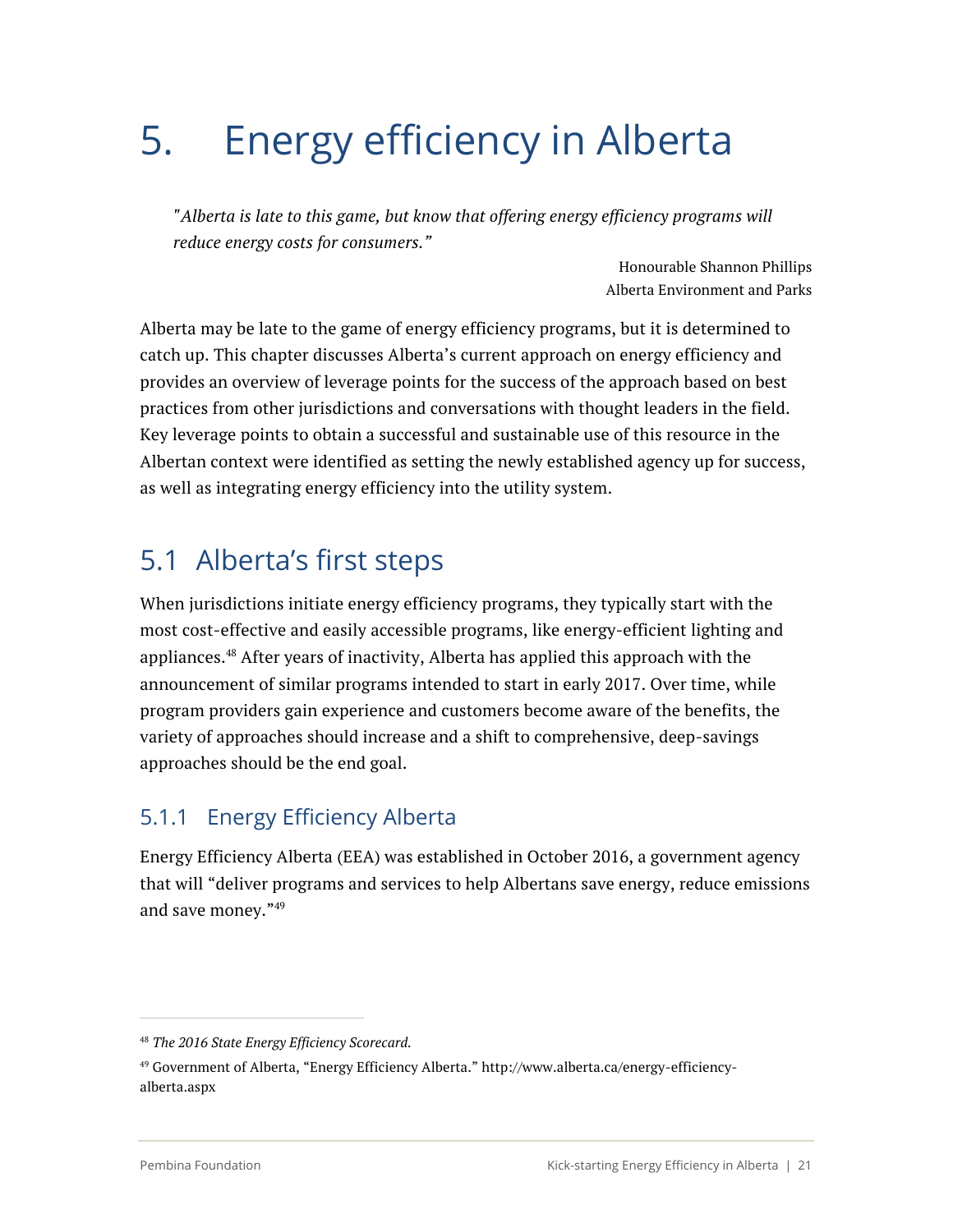It will operate as an independent agency, reporting to its board and the Minister of Environment and Parks. Its mandate is to raise awareness, promote, design and deliver programs and to promote the development of an energy efficiency services industry. $^{\rm 50}$ 

Having the programs delivered by an independent organization that can outsource the services to third parties or deliver them themselves has certain advantages. These include being able to have energy efficiency programs for both electricity and natural gas; economies of scale; flexibility; performance accountability; and unified branding that increases awareness for energy efficiency activities. Being an arm's-length agency also helps the organization to stay focused on its mandate and remain politically independent. 51

Jurisdictions that have been successful with this approach include Nova Scotia, Oregon, Vermont, New York and Norway.

The establishment of the independent agency is a good first step to ensure that taxpayers' money is invested cost effectively. To reach excellence, however, further considerations must be given to ensure that the agency is as ambitious as possible, that the broader public can benefit from the programs, and that programs are run cost effectively while reaching their greenhouse gas emissions reduction goals.

#### 5.1.2 Success and performance accountability

Apart from measuring and communicating the results of the programs, EEA should be ambitious in setting its goals over a variety of indicators that reflect the needs of the environment and Albertans.

As an independent agency, EEA has the advantage of not only being focused on "system benefits" like reducing investments in transmission and distribution as would be the case with utility administered programs, but also of considering societal and customer benefits. Jurisdictions that are successful with an independent administration of efficiency programs have a variety of goals by which they define success. Nova Scotia's EfficiencyOne, for example, has the following targets by which it tracks its performance:

- financial and energy savings
- customer satisfaction
- process efficiency

<sup>50</sup> Energy Efficiency Alberta Act, s.2.2.

<sup>51</sup> Brendan Haley, personal communication, 21.10.2016.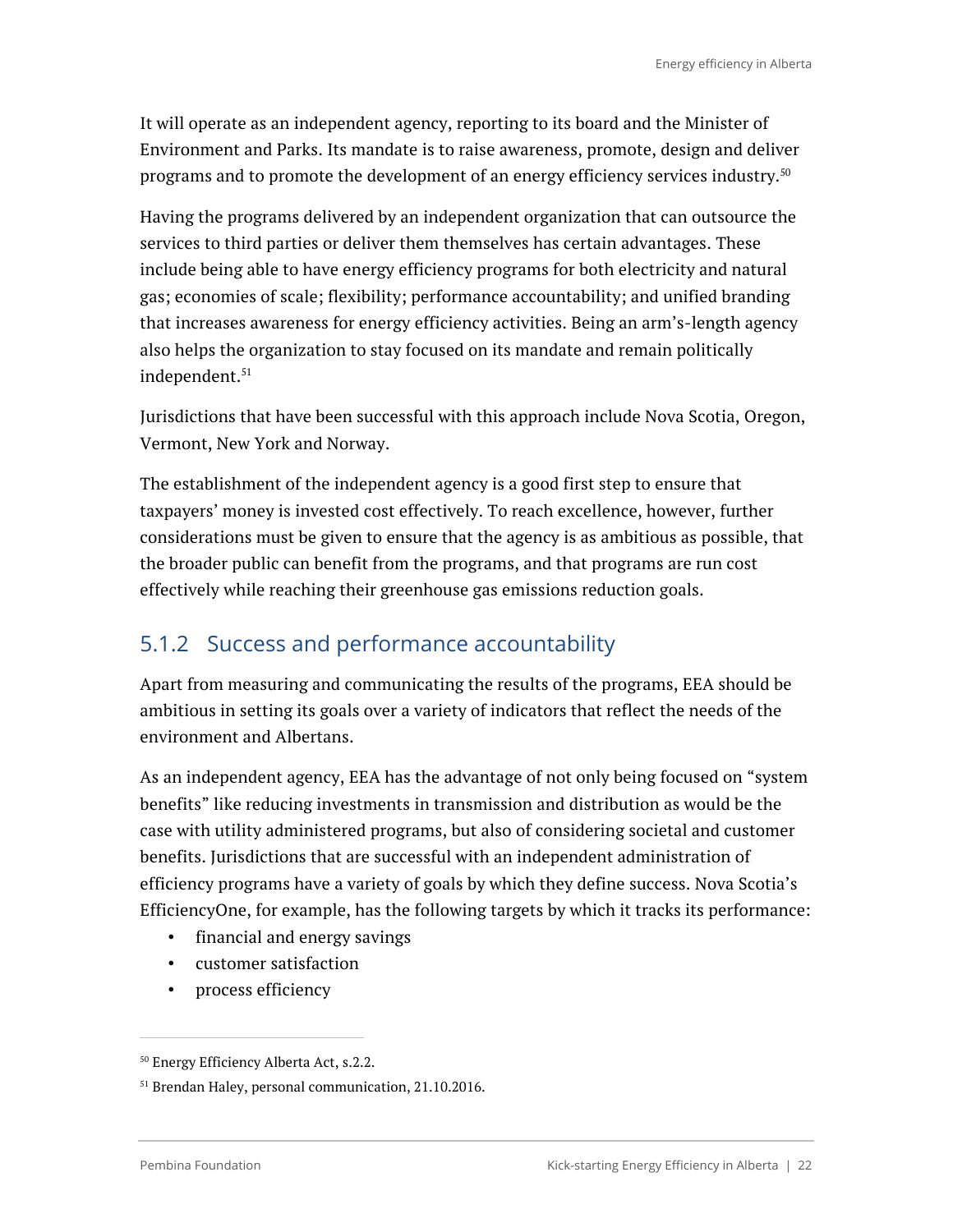• people (capacity building, safety, on time hiring etc) $52$ 

The Energy Trust of Oregon measures its performance across nine categories:  $53$ 

- electric energy efficiency
- natural gas energy efficiency
- renewable energy
- financial integrity
- program delivery efficiency
- staffing
- customer satisfaction
- benefit/cost ratios
- Northwest Energy Efficiency Alliance and market transformation

It is important that EEA sets a broad set of targets that reflects the needs of the environment and Albertans. While it might be tempting for the agency to set itself up for "success" by setting modest targets, instead the bar should be set as high as possible. Its definition of success must reflect the needs of Albertans and the environment as whole.

#### 5.1.3 Integrating a stakeholder group

To ensure new programs address the needs of different stakeholders while at the same time being at the frontline of innovation, jurisdictions often establish stakeholder groups consisting of people with expertise in certain topics such as service providers, ratepayers, environmental groups, non-profits, and small businesses. The stakeholder group makes sure programs proposed by third parties or utilities are beneficial and make sense within the mission of the agency.

Examples for this are the conservation advisory council of Energy Trust of Oregon; <sup>54</sup> the stakeholder advisory group for Illinois Energy Efficiency<sup>55</sup> (the whole state of Illinois); and the energy efficiency advisory group for Idaho Power (one utility). 56

<sup>52</sup> Efficiency One, *Annual Report 2015*, 8. http://efficiencyone.ca/2015/assets/files/EfficiencyOne Annual Report 2015.pdf

<sup>53</sup> Energy Trust of Oregon, *2016 OPUC Performance Measures*, 2. http://www.energytrust.org/wpcontent/uploads/2016/11/2016\_opuc\_performance\_measures.pdf

<sup>&</sup>lt;sup>54</sup> Energy Trust of Oregon, "Leadership: Conservation Advisory Council." http://www.energytrust.org/about/leadership/

<sup>55</sup> Illinois Energy Efficiency, "Stakeholder Advisory Group." http://www.ilsag.info/background.html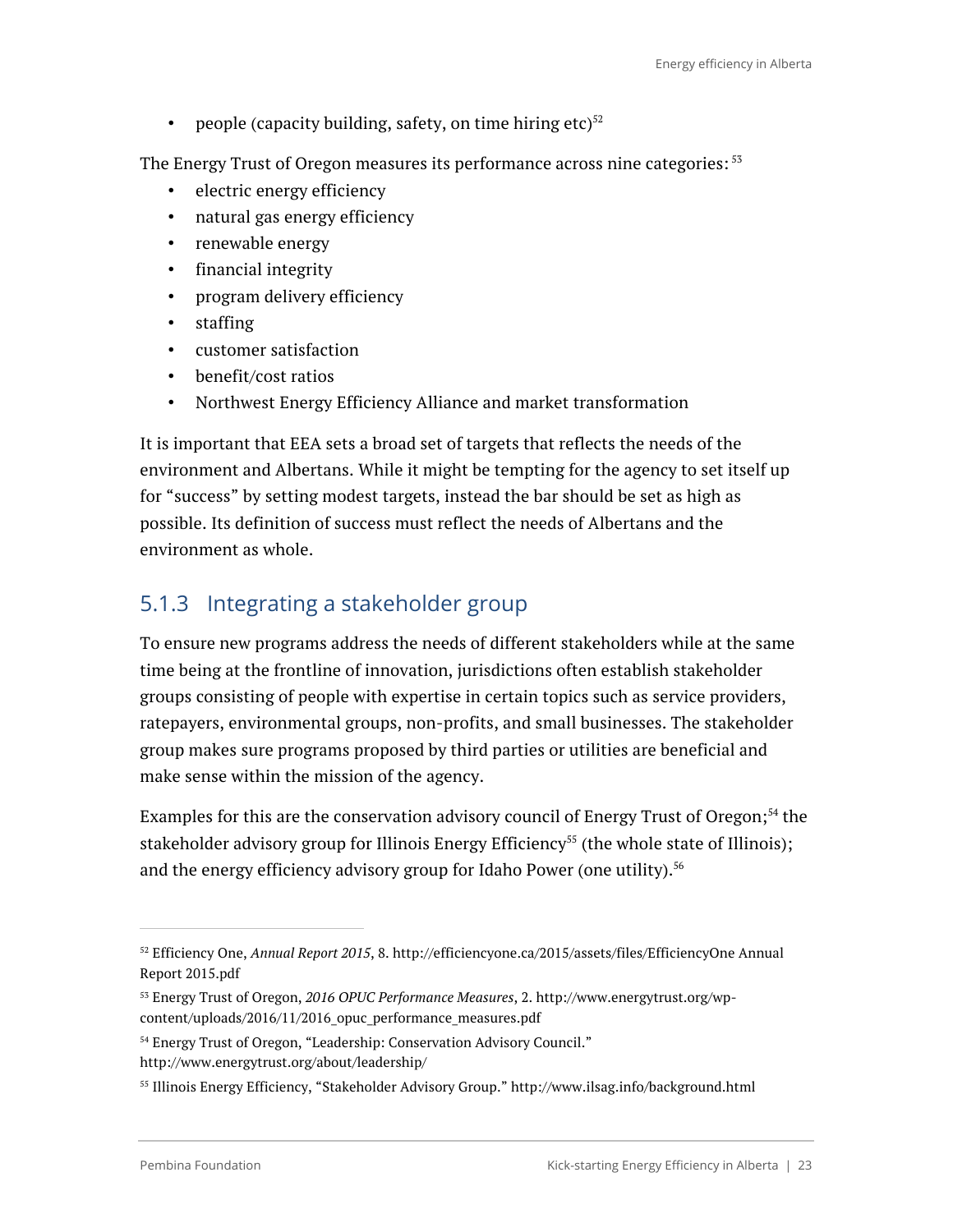The structure of this group depends on the jurisdiction. In the case of Energy Trust of Oregon, a third party administrator like Energy Efficiency Alberta, the conservation advisory council "is a key sounding board for decisions affecting program design, incentive levels, special projects and policies, offering feedback and guidance drawn from members' wide-ranging expertise and knowledge of conservation and energy efficiency."<sup>57</sup> EEA should consider setting up its own stakeholder group similar to Energy Trust of Oregon's advisory council to support its decision-making.

## 5.2 Realizing the full potential of energy efficiency in Alberta

Alberta has the chance to start with a clean slate and take advantage of all the lessons learned from around the world on how to best take advantage of its newest resource, energy efficiency. Establishing energy efficiency over the long term and recognizing all benefits in Alberta is essential to ensure that Albertans and the environment can profit most of this undeveloped resource. But to realize the full potential of energy efficiency in Alberta, it is essential to go beyond the ambitious and effective agency and integrate energy efficiency into the utility system.

As discussed in chapter 4, to realize the untapped potential of energy efficiency jurisdictions have to recognize all the benefits of energy efficiency, take full advantage of this undeveloped resource, and at the same time apply a long-term objective on investment decisions related to energy efficiency.

There are also considerations around data access, reporting on program impacts, and funding. Considering these leverage points for success in the upcoming decisive time will ensure that the potential of Alberta's newest resource will be fully realized.

#### 5.2.1 Integrating energy efficiency into the utility system

Integrating energy efficiency into the utility system is critical, as it allows benefits of energy efficiency to be realized across the system; brings targeted programs to the

<sup>56</sup> Idaho Power, "Energy Efficiency Advisory Group."

https://www.idahopower.com/EnergyEfficiency/Residential/Programs/EnergyEffFunds/advisoryGroupMinut es.cfm

<sup>57</sup> Energy Trust of Oregon, "Conservation Advisory Council." ,

http://energytrust.devel.pollinate.com/events/event-detail.aspx?eventid=621&eventdateid=7294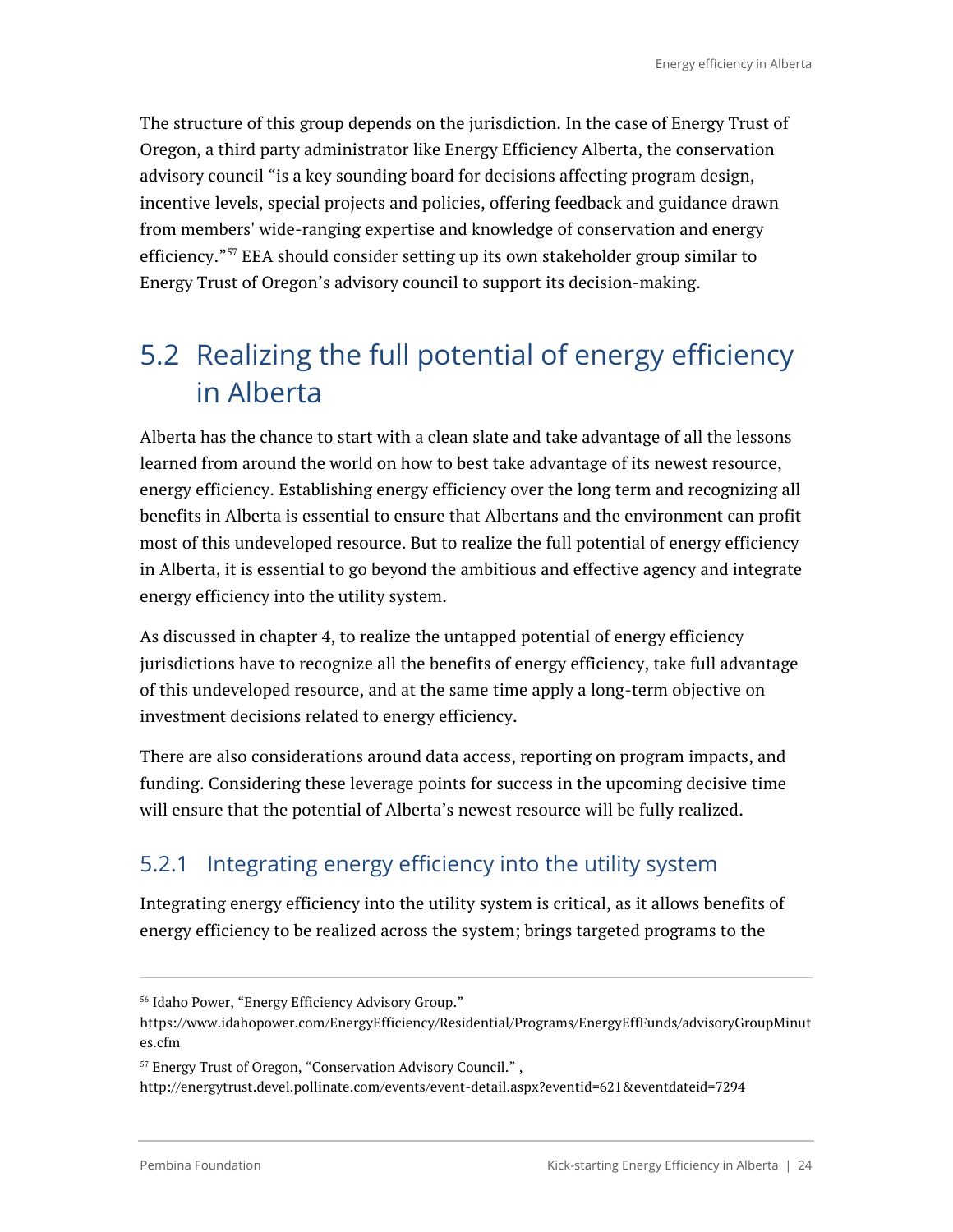broadest group for greater impact; and assures long-term sustainability of energy efficiency initiatives.

Involving the utility system in providing energy efficiency programs is now standard over most of North America and offers a huge opportunity for Alberta to guarantee the sustainability of its energy efficiency efforts.

The first step to integrate energy efficiency into the utility system in Alberta is to establish a mandate for the regulator, system operator and utility consumer advocate to pursue energy efficiency whenever it is the most cost-effective investment decision. This can include both a mandate for a specific energy efficiency target as well as inclusion of energy efficiency in evaluating least-cost transmission and distribution.

Another opportunity to integrate energy efficiency into Alberta's utility system is to allow energy efficiency to bid into the newly established capacity market which will be put in place to help ensure that the electricity grid can meet the required demand. In this way, energy efficiency can be a direct alternative to developing new generation facilities. This would complement a mandate for the electric system operator to pursue investments in energy efficiency as an alternative to transmission and distribution system investments, as well as a mandate for a energy efficiency target. This approach has been sucessful in other jurisdictions where it leads to additional development of energy efficiency and reduced electricity costs for consumers.

Consolidated Edison (New York City) started a program in 2003 to defer system upgrades. Cumulative savings are more than \$300 million in net benefits to ratepayers. $^{58}$ 

#### 5.2.2 Working with big data

Data is key both to identifying opportunities and to measuring program success. With the rise of internet-based communication and the capability to store and manipulate large data sets, the use of data in energy efficiency is increasing. As noted in section 3.1.1, increased information about individual households and buildings can be used to match customers with products and services that meet their needs and are specific to their activities.

At the moment in Alberta the relevant data is held by the utilities and energy retailers, and is not accesible by the government or third parties. This prevents third parties and

<sup>58</sup> *US Experience with Efficiency As a Transmission and Distribution System Resource,* III.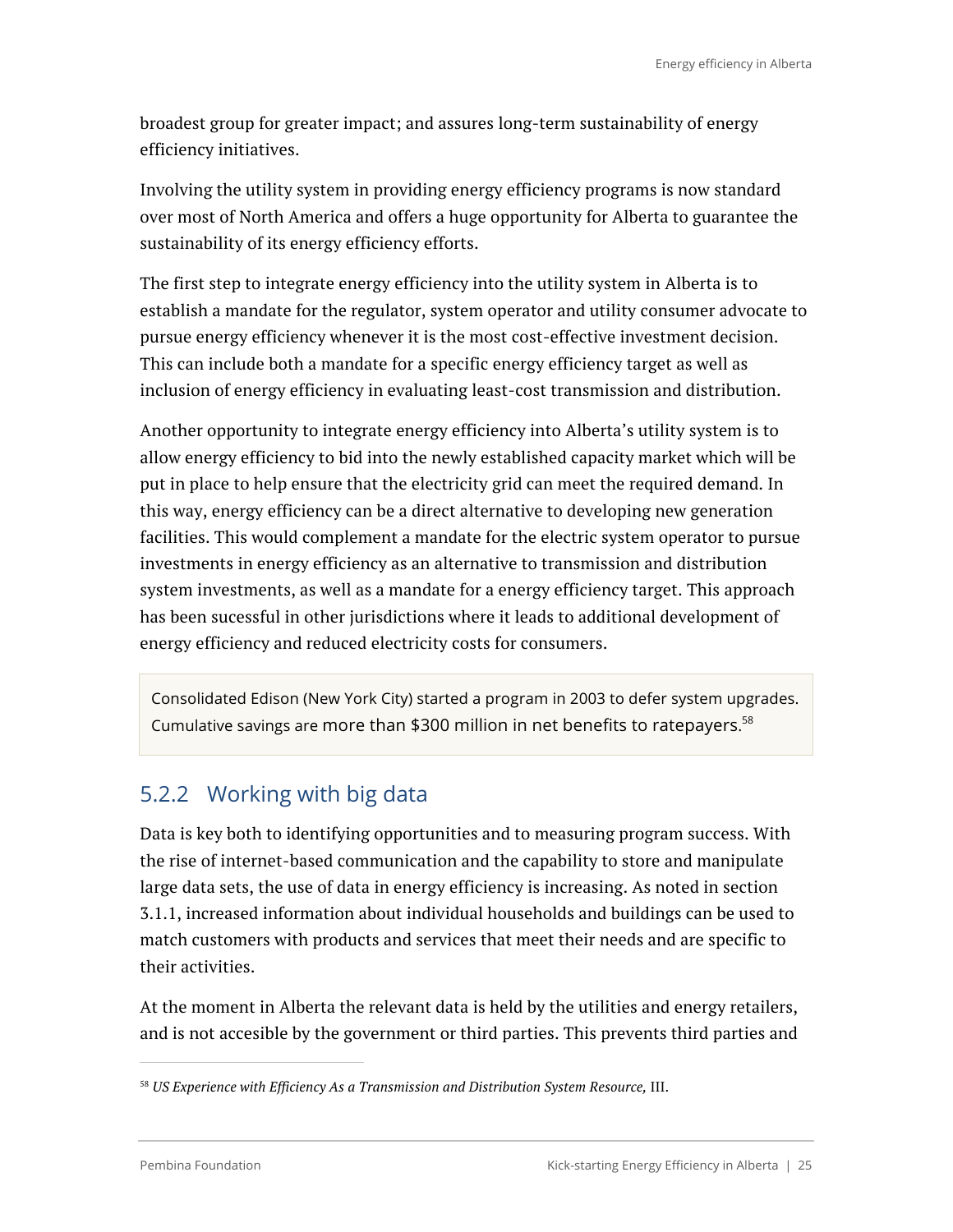entrepreneurs from coming up with innovations to encourage additional investment. This barrier can be overcome as the Energy Efficiency Alberta Act<sup>59</sup> includes a provision for the agency to access this data, but EEA will have to determine who should receive, analyze and deliver/use the data. This could in theory include the agency, utilities, energy retailors, and/or third party service providers.

#### 5.2.3 Evaluating programs and sharing results

Understanding the successes and failures of programs by tracking progress is critical to identify what is working and to fix issues that may arise. In addition, information on the overall performance and savings generated from energy efficiency programs can help support the continuation of programs and the development of new programs and make the case for energy efficiency as a valuable resource. Sharing the results of program evaluations will ensure that Albertans are aware of the benefits of energy efficiency programs; this could contribute to behavioural shift towards a more resource-efficient society. An institution that is transparent in its reporting will welcome external evaluation and will communicate the results with the public and stakeholders.

Because many of energy efficiency's benefits come as avoided costs and/or are distributed, Albertans will remain unaware of how energy efficiency is benefiting them unless there is a clear effort to communicate these benefits. Apart from the typical energy and monetary savings, communication should also include the number of jobs that have been created due to energy efficiency programs and the emissions reduced. Case studies from local projects should also be highlighted. Public support for energy efficiency programs that continue to benefit Albertans will make the programs more resilient against changing government priorities.

<sup>59</sup> Energy Efficiency Alberta Act, s14(d).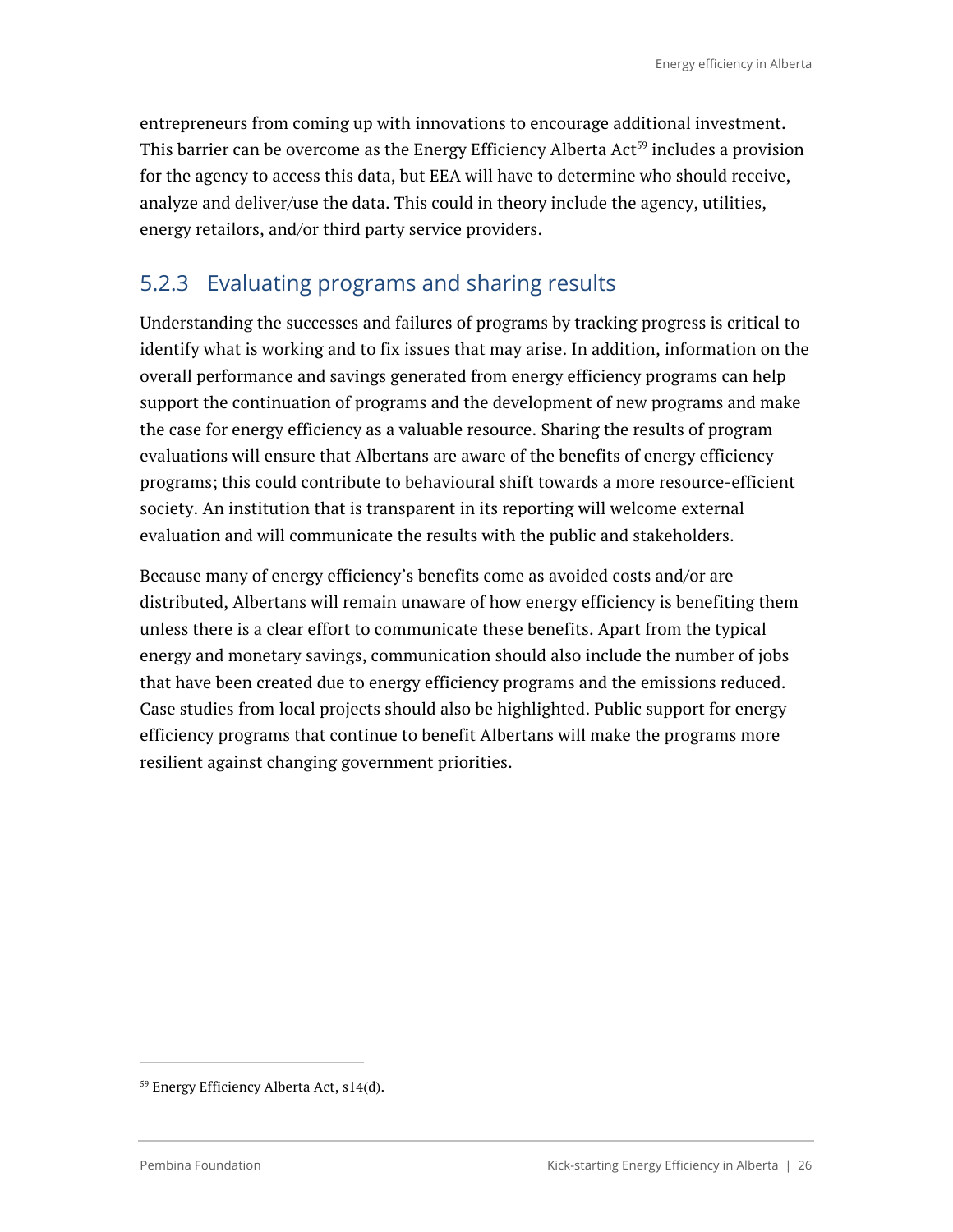

#### 5.2.4 Funding considerations

Some of the benefits of energy efficiency accrue to the utility system in the form of lower energy bills and infrastructure investments, and these savings can be used as a source of funding for energy efficiency programs. In fact, this is the most common way to fund programs as it has historically been more stable than funding allocated in a government budget.

Stable long-term funding is essential to give the right market signals to incentivize investments in energy efficiency throughout the different sectors. In the majority of jurisdictions, energy efficiency programs are funded by a system benefit charge or through electric system revenues. In Alberta, EEA will be funded through the carbon levy with \$645 million budgeted to EEA over the next five years.

The jurisdictions that are most successful in saving electricity and natural gas are the ones that don't artificially cap spending on energy efficiency. Instead, they treat it as a resource that should be used whenever it is cost-effective. 61

To increase the effectiveness of efficiency programs, additional income sources should be considered. Building a diversified income structure provides more security and

<sup>60</sup> EfficiencyOne, 2015 Annual Report. https://www.efficiencyone.ca/2015/

<sup>61</sup> *The Next Quantum Leap in Efficiency: 30 Percent Electric Savings in Ten Years.*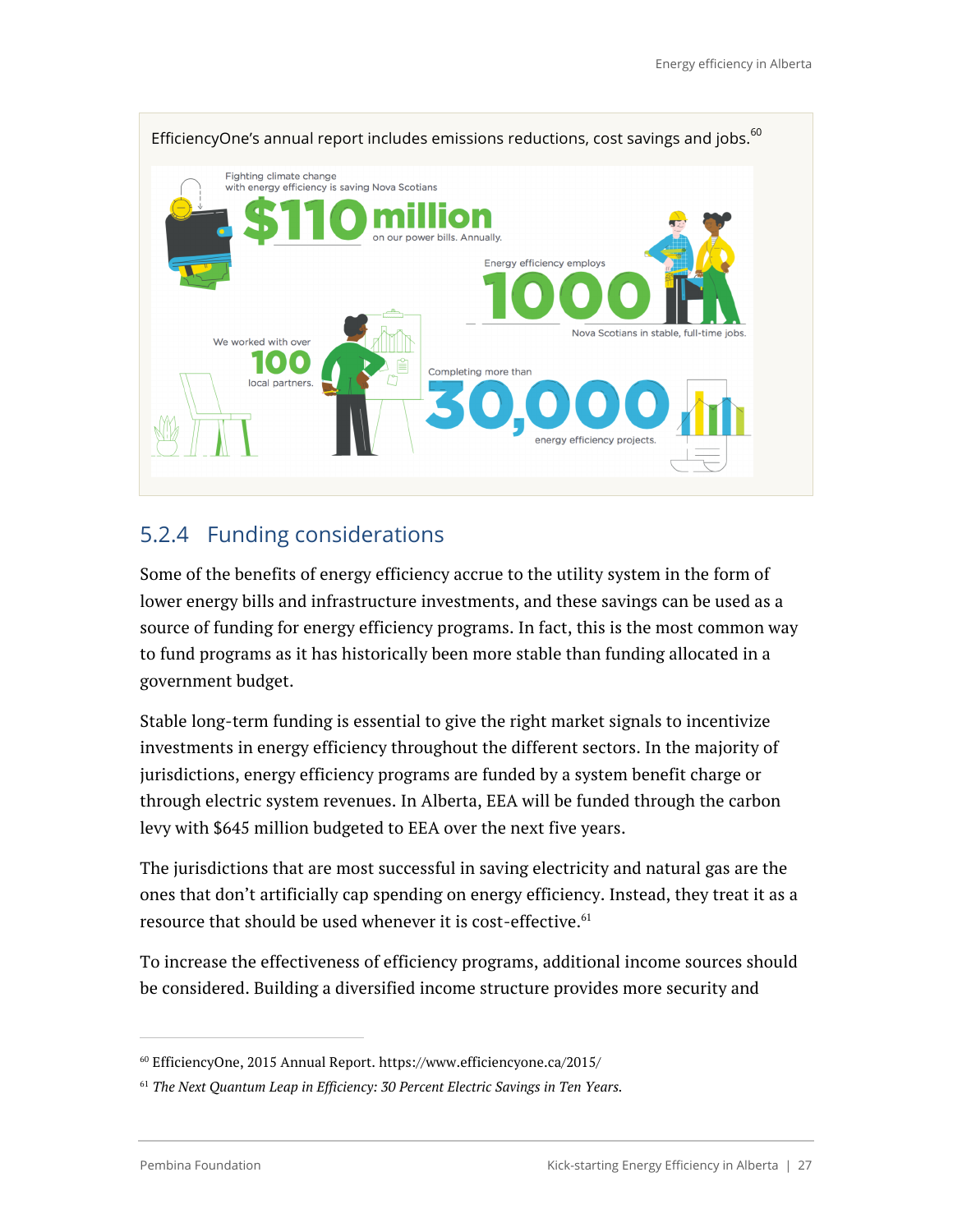additional programs funding in the long term. Apart from the revenue from the carbon levy, efficiency programs and initiatives could be financed by the federal government or by allocating a small portion of utility revenues to energy efficiency programs as a way to reduce costs for consumers.

From 2001 to 2015, Energy Trust of Oregon invested \$1.3 billion into energy efficiency programs that helped save participants \$5.6 billion on utility bills. $^{62}$ 

## 5.3 Possible complementary approaches

The following models are new approaches that have worked in some jurisdictions but are not common yet in established and standardized energy efficiency programs. As the approach to energy efficiency continues to evolve these new models should be tracked and could be taken into account for future application.

- Models similar to energy service companies  $(ESCOs),<sup>63</sup>$  such as pay-forperformance, <sup>64</sup> seek to address well-known barriers in energy efficiency deployment while encouraging innovation
- Upstream product rebates aimed at distributors instead of end consumers
- Strategic energy management to improve operational efficiency in industrial, commercial and institutional settings in a systematic and sustained manner
- Market-specific "deeper dives" sustain engagement with large customers through knowledge about the business needs of different sectors

"The climate partnership has been an effective lever to Novo Nordisk's Triple Bottom Line by implementing energy-saving projects that are turned into renewable energy investments. The results created by the partnership model are unique but the model in itself can easily be replicated to other businesses and industries."<sup>65</sup>

<sup>62</sup> Energy Trust of Oregon, *2015 Annual Report,* 2.

http://assets.energytrust.org/api/assets/reports/PublicAnnualReport\_2015\_Final.pdf

 $63$  Companies that offer energy services and are often not directly connected to utilities.

<sup>64</sup> Matt Golden, "PG&E's Newly Proposed Efficiency Program Is Simple. But It's Based on a Revolutionary Concept," *Greentechmedia,* April 7, 2016. http://www.greentechmedia.com/articles/read/PGEs-Newly-Proposed-Efficiency-Program-Is-Simple.-But-Its-Based-on-a-Rev

<sup>65</sup> Monday Morning, *A Business Partnership Driving Sustainability: How to save energy and increase profit while investing in renewable energy,* 2*.*

https://www.novonordisk.com/content/dam/Denmark/HQ/sustainability/commons/documents/Partnership -Sustainability.pdf